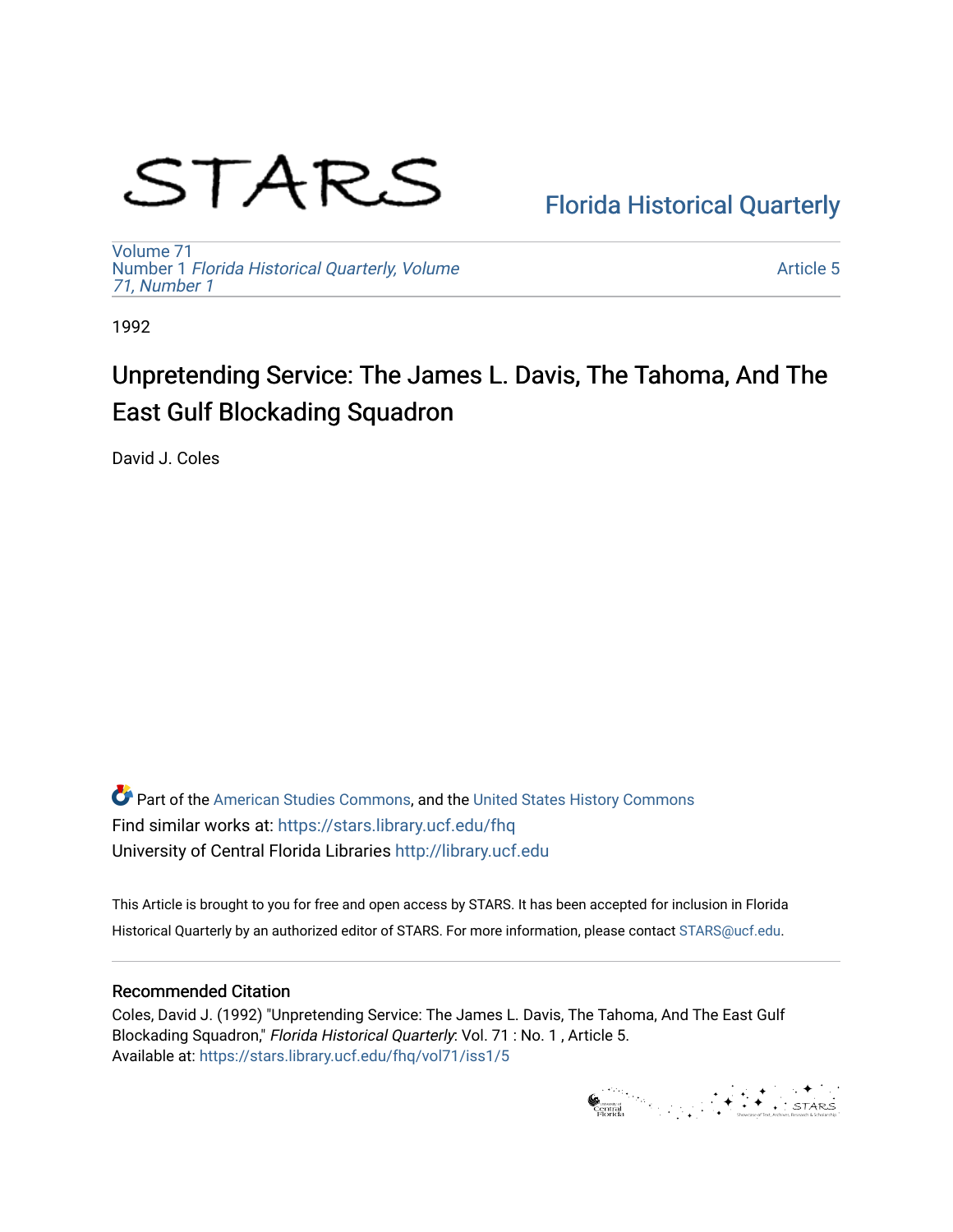# **UNPRETENDING SERVICE: THE** *JAMES L. DAVIS,* **THE** *TAHOMA,* **AND THE EAST GULF BLOCKADING SQUADRON**

#### *by* DAVID J. C OLES

THE United States Navy's primary mission during the Civil War was to blockade the Confederate coastline. To ac-War was to blockade the Confederate coastline. To accomplish this, the North Atlantic, South Atlantic, East Gulf, and West Gulf Blockading Squadrons were established.<sup>1</sup> Perhaps the least known of these was the East Gulf Blockading Squadron (EGBS), which was created January 20, 1862, and began independent operations a month later on February 22. Charged with responsibility for the blockade of the Florida peninsula from Cape Canaveral on the Atlantic coast to St. Andrew Bay in the Gulf of Mexico, the EGBS operated for three and one-half years. During that time, the squadron's officers and men captured or destroyed 283 blockade-runners, virtually eliminated the sugar and salt industries along the Florida coast, provided haven for thousands of Unionist refugees, conducted scores of raids, and participated in combined operations with Federal forces located in the state. $2$ 

The Florida coastline presented many difficulties for the Union blockaders. The state's proximity to Spanish Cuba and the British Bahamas made it a popular destination for blockaderunners, and its sheer size— nearly 1,300 miles of shoreline posed a formidable challenge for a squadron lacking sufficient ships, men, and equipment. The EGBS could often maintain fewer than twenty ships on station. Additionally, much of the

David J. Coles is archivist at the Florida State Archives, Tallahassee, and a graduate student in history at Florida State University.

<sup>1.</sup> Stanley Itkin, "Operations of the East Gulf Blockading Squadron" (master's thesis, Florida State University, 1962), 1, 4-5; David D. Porter, *The Naval History of the Civil War* (New York, 1886), 33-37; Richard S. West, Jr., *Mr. Lincoln's Navy* (New York, 1957), 57-72. The Mississippi Squadron and the West Indian Squadron also existed for much of the war.

<sup>2.</sup> Itkin, "Operations," 1-3, 200-01. See also Church E. Barnard, "The Federal Blockade of Florida During the Civil War" (master's thesis, University of Miami, 1966).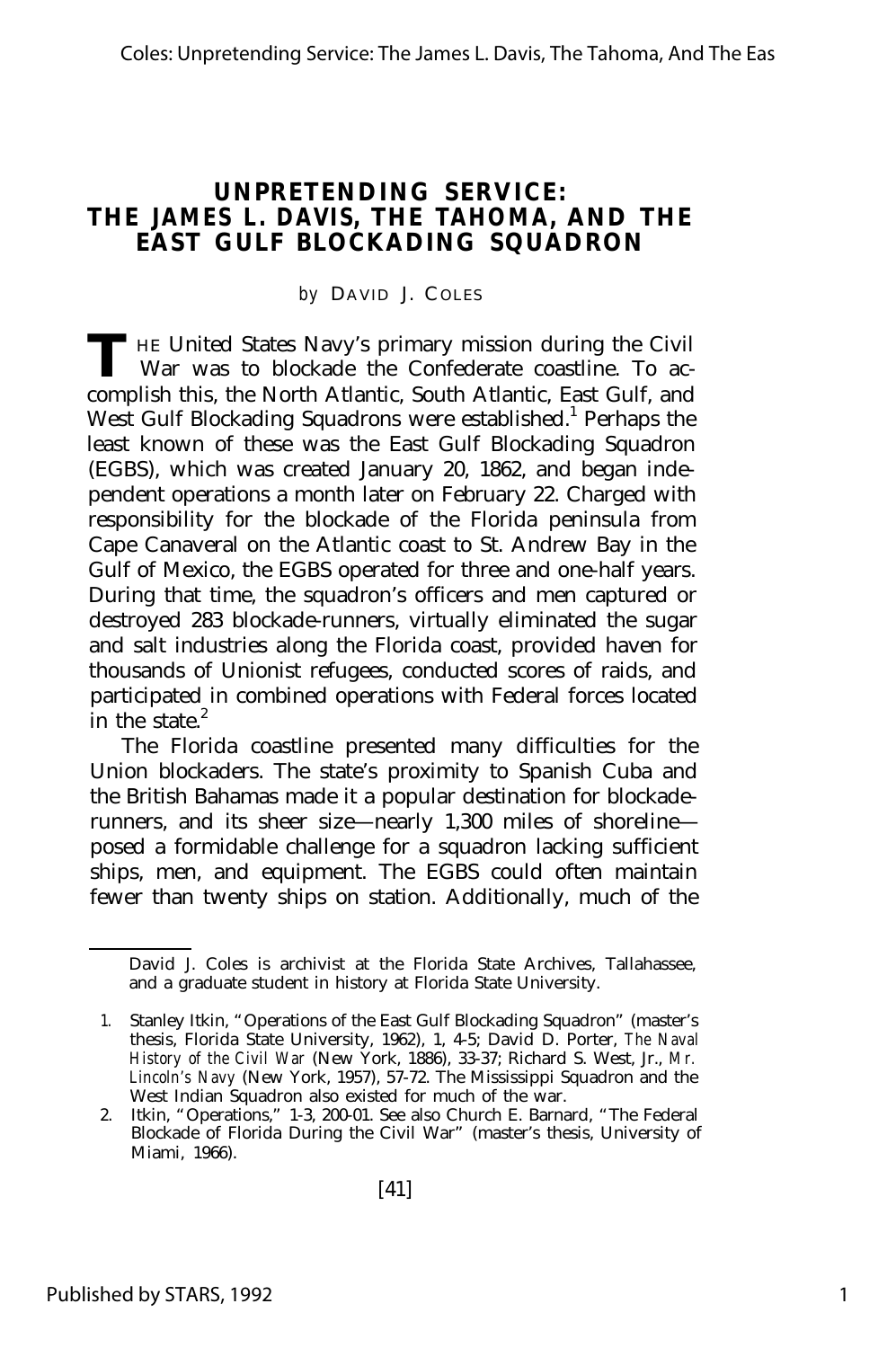coast and waters around the peninsula were inadequately charted. This particularly was true in south Florida and along the Gulf coast. Numerous small rivers and streams emptied into the Gulf, and shallow bayous and bays extended for miles, offering perfect hiding places for light-draft blockade-runners.<sup>3</sup>

The only large Confederate port in the EGBS's area of responsibility was Apalachicola, which through the 1850s had been one of the busiest cotton-shipping centers on the Gulf.<sup>4</sup> Still, the squadron was required to spread its ships along the entire coastline. They generally were stationed— when ships were available— at St. Andrew Bay, St. Joseph Bay, Apalachicola, St. Marks, Cedar Key, Tampa Bay, Charlotte Harbor, Jupiter Inlet, and Indian River. Some vessels also patrolled the northern coast of Cuba, the eastern Gulf, and the northern Bahamas.<sup>5</sup>

The headquarters of the EGBS was at Key West. Strategically located less than 100 miles from Cuba, the outpost guarded the primary shipping lane into the Gulf. Its port facilities also provided an invaluable logistical and administrative base. Union forces stockpiled supplies there, and they appropriated civilian dry-dock and marine-railway operations to enable the navy to make complicated repairs. Key West provided, as well, the only rest and rehabilitation port for the EGBS, an important factor for sailors coming ashore after long months on the blockade.<sup>6</sup>

Key West offered an additional attraction to the navy. United States ships that seized an enemy vessel were entitled by maritime law to a portion of the value of the captured cargo. The District

<sup>3.</sup> Rodney E. Dillon, Jr., "The Civil War in South Florida" (master's thesis, University of Florida, 1980), 1-19; Itkin, "Operations," 2. See also William Watson Davis, *The Civil War and Reconstruction in Florida* (New York, 1913; facsimile ed., Gainesville, 1964); and John E. Johns, *Florida During the Civil War* (Gainesville, 1963; reprint ed., MacClenny, 1989).

<sup>4</sup> . Lynn Willoughby, "Apalachicola Aweigh: Shipping and Seamen at Florida's Premier Cotton Port," *Florida Historical Quarterly* 69 (October 1990), 178-94. Harry Owens, "Apalachicola Before 1861" (Ph.D. dissertation, Florida State University, 1966), 1-3.

<sup>5.</sup> As to the location of particular ships at specific stations, see United States War Department, *Official Records of the Union and Confederate Navies in the War of the Rebellion* (hereafter *ORN),* 30 vols. (Washington, DC, 1894-1922), ser. 1, XVII, for the relevant reports and correspondence relating to the EGBS.

<sup>6</sup> . Jefferson B. Browne, *Key West, the Old and the New* (St. Augustine, 1912; facsimile ed., Gainesville, 1973), 90-95. See also Donald Lester, "Key West During the Civil War" (master's thesis, University of Miami, 1949); and Dillon, "Civil War in South Florida."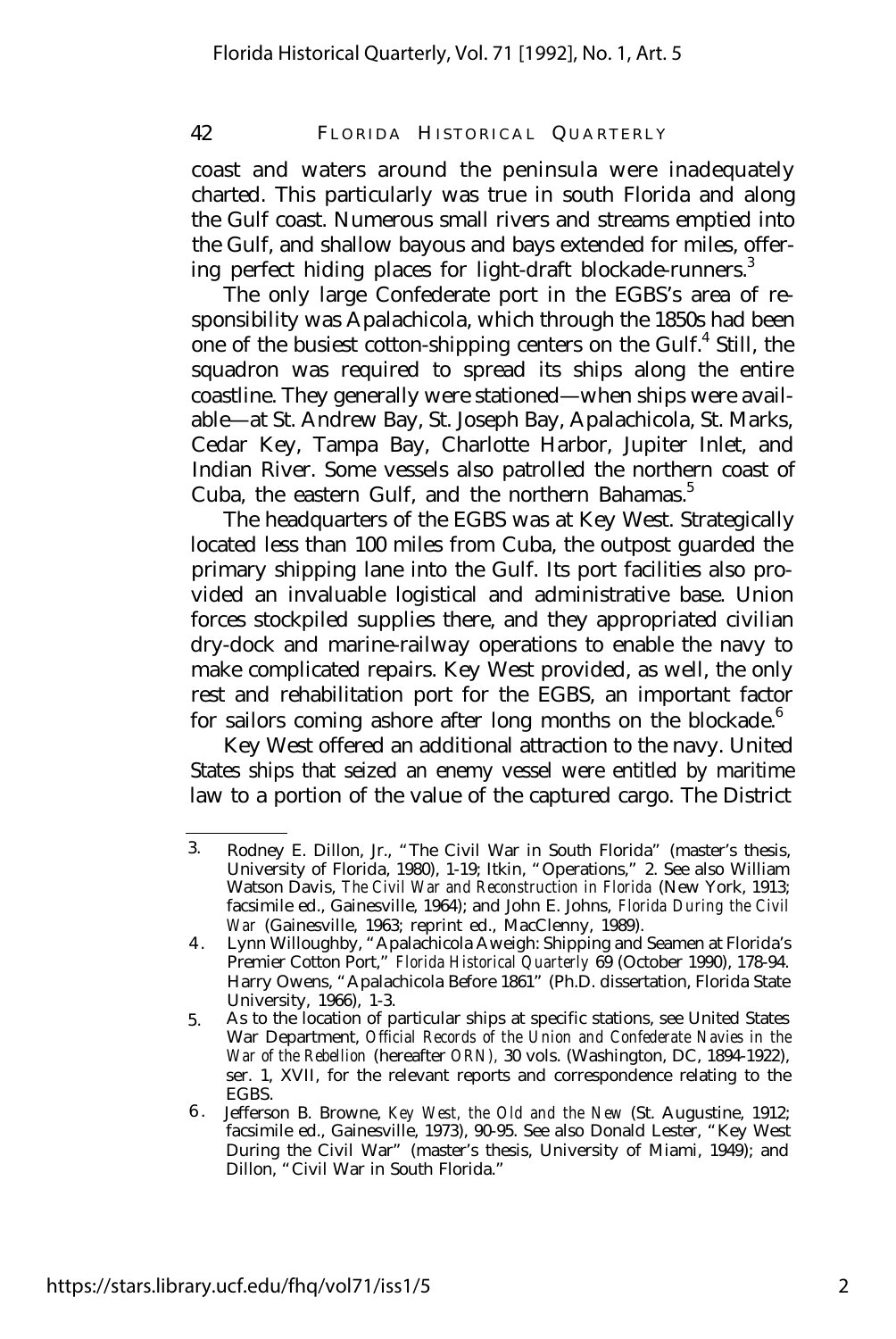Court of the United States for the Southern District of Florida operated at Key West and held jurisdiction over claims from the East Gulf, West Gulf, and West Indies squadrons. The court adjudicated disposition of at least 160 ships during the war. After determining the prize value of the captured ship, the capturing blockader received one-half of the total. All crew members claimed a portion of the award, with the commander and other officers retaining the largest shares. The government reserved rights to the remaining one-half of the prize value. If more than one ship participated in the capture, the capturing vessels split the settlement. The prize could be small or large. On one occasion, twelve ships divided a total of \$1.11. In contrast, the *Magnolia* captured the steamer *Matagorda* outbound from Galveston in September 1864 carrying cotton valued in excess of  $$389,000.<sup>7</sup>$ 

The EGBS became fully operational in the spring of 1862. Captain William McKean commanded the squadron during its first months of existence, and he was largely responsible for its early successes. Subsequent commanders included James L. Lardner (June-November 1862), Theodorous Bailey (November 1862-August 1864), Theodore P. Greene (August-October 1864), and Cornelius K. Stribling (October 1864-June 1865). Permanent commanders received the acting rank of rear admiral. 8

Eighty-five ships served in the ranks of the EGBS during the war. The best way to understand the reality of day-to-day life aboard these men-of-war during the blockade is to examine the activities of individual ships and their crews. Specifically, the *James L. Davis* and the *Tahoma* campaigned throughout most of the war with the EGBS, and their experiences serve as a microcosm of the squadron as a whole.

<sup>7.</sup> Itkin, "Operations," 52-54, 219, 229; Dillon, "Civil War in South Florida," 17-18; William S. Allen to Father, December 1, 1862, box 4, manuscript collection, P. K. Yonge Library of Florida History, University of Florida, Gainesville. Allen was a clerk with the District Court of the United States for the Southern District of Florida, which adjudicated claims on captured blockade-runners.

<sup>8.</sup> Edward William Callahan, *List of Officers of the Navy of the United States and of the Marine Corps from 1775 to 1900* (New York, 1901; reprint ed, New York, 1969), 35, 230-31, 322, 369, 527; ORN, ser. 1, XVII, 242, 325-26, 734, 740, 757, 764-65, 860.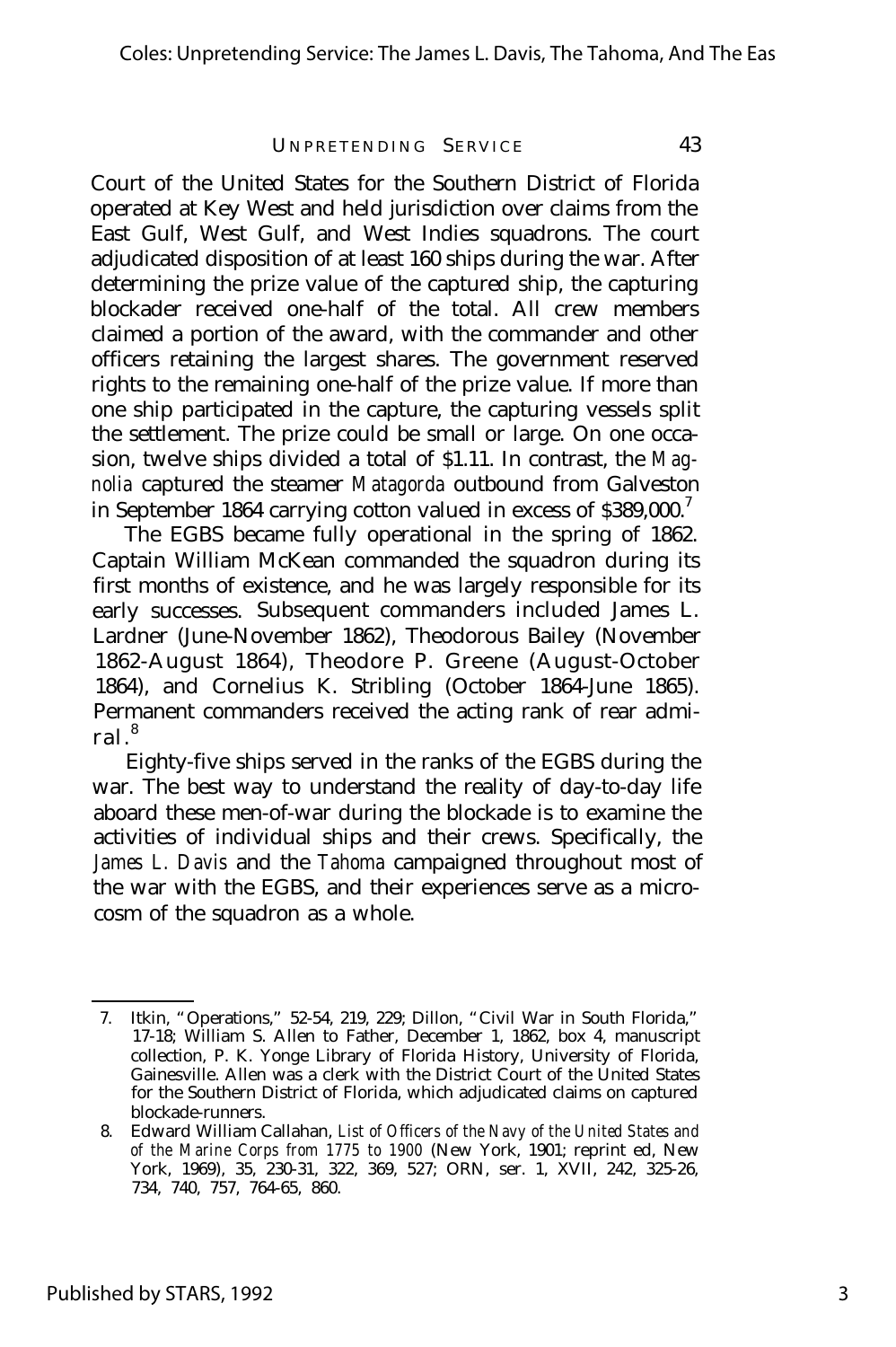

The *James L. Davis. This drawing by Frank Hendry can be found in Eugene Chapin, By-Gone Days, Or, The Experiences of an American (Boston, 1898).*

The United States Navy purchased the *James L. Davis* on September 29, 1861, and commissioned it two months later. A wooden-hulled sailing vessel, the bark measured 133 feet in length with a beam of 30 feet 7 inches. It had a relatively deep draft of twelve feet. The *Davis's* armament consisted of four eight-inch cannon.<sup>9</sup> Its crew size varied from forty-five to sixtynine, and the number of officers remained constant at eleven. While most of the men had been born in the United States, foreign-born individuals comprised a sizeable minority. In January 1862, for example, the ship's muster roll indicates that nine of the forty-five sailors came from outside the United States: two each were natives of Ireland and Norway, and the other five hailed from England, Denmark, Russia, Scotland, and British Guiana. Of the American-born complement, Massachusetts, Rhode Island, and Pennsylvania had the most representatives.<sup>10</sup>

<sup>9.</sup> James L. Mooney, ed., *Dictionary of American Naval Fighting Ships,* 8 vols. (Washington, DC, 1959-1981), III, 494; *ORN,* ser. 2, I, 112.

<sup>10.</sup> *James L. Davis* muster rolls, 1862-1865, record group 24, National Archives, Washington, DC.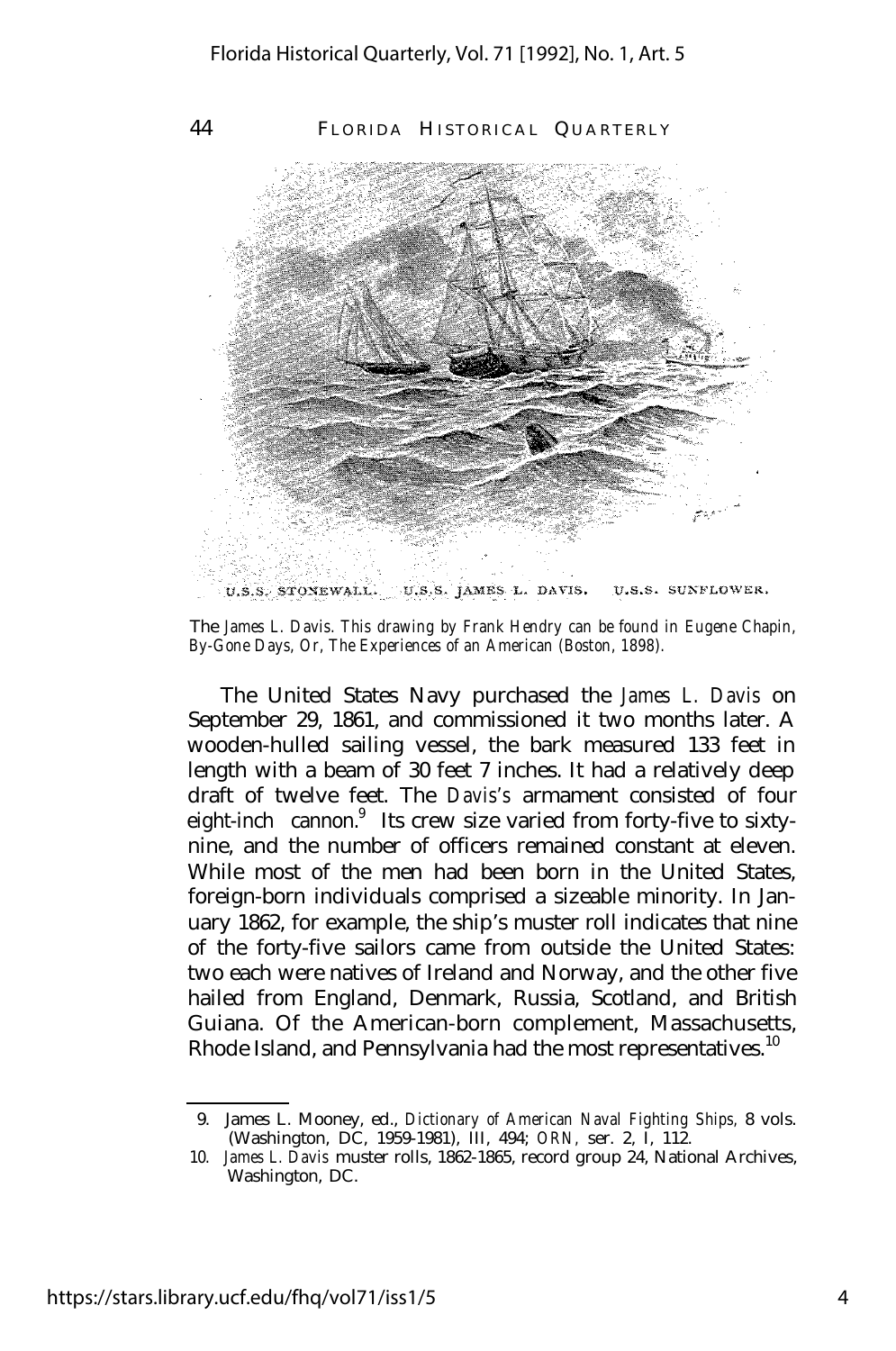The average age of the crew was slightly over twenty-six and one-half years— a figure somewhat higher than might be expected and certainly higher than a comparative sampling of army recruits would show. The oldest crew members were forty-sevenyear-old Samuel Vredenburgh, a New York native, and Andrew Atkinson, a forty-five-year-old Florida mulatto. Fifteen-year-old Christopher Burns was the youngest. Sailors on the *Davis* were comparatively short in stature. William Leggatt stood tallest at just over six feet, but only two other men measured even five feet ten inches. At least four men were five feet two inches, or shorter. Characteristically, the muster rolls indicate that many of the men had tattoos.<sup>11</sup>

Six of the regular crew were listed on the muster rolls as mulatto, Negro, or black. In contrast to army policy during the Civil War, blacks served in integrated crews on naval vessels. Three of the *Davis's* black crew members served as cooks or stewards. Others included two landsmen and the captain of the forecastle. In addition to the regular crew, contraband blacks often enrolled in a ship's company after escaping to the Union fleet. At one point, the *Davis* carried nine contrabands as quasicrew members.<sup>12</sup>

The newly commissioned *James L. Davis* left Philadelphia for Gulf service on January 2, 1862. Commanded initially by Acting Volunteer Lieutenant Joseph Winn, the ship first was assigned to the West Gulf Blockading Squadron. Within a month of its arrival in the Gulf, however, it was transferred to the EGBS. On March 2, the ship took position on the blockade off Cedar Key.<sup>13</sup>

The *Davis* recorded its first naval victory on March 10, 1862. While patrolling in the northern Gulf, its crew sighted an unidentified schooner steering to the northeast. After Lieutenant Winn ordered a shot fired across its bow, the ship raised a British ensign. Executive Officer Alexander Waugh and a small party

<sup>11.</sup> Ibid. Ship muster rolls indicate that about half of the crew had tattoos, including initials and designs such as male and female figures, anchors, and crosses. The designs apparently were recorded for identification purposes.

<sup>12.</sup> Ibid. The muster roll dated September 30, 1863, lists nine contrabands aboard ship. See also *James L. Davis* logbook, April 6-8, 1862, record group 24, National Archives, for references to contrabands.

<sup>13.</sup> Mooney, *Dictionary of American Naval Fighting Ships,* III, 494; *Davis* logbook, December 1861-March 1862; *ORN,* ser. 1, XVII, 183.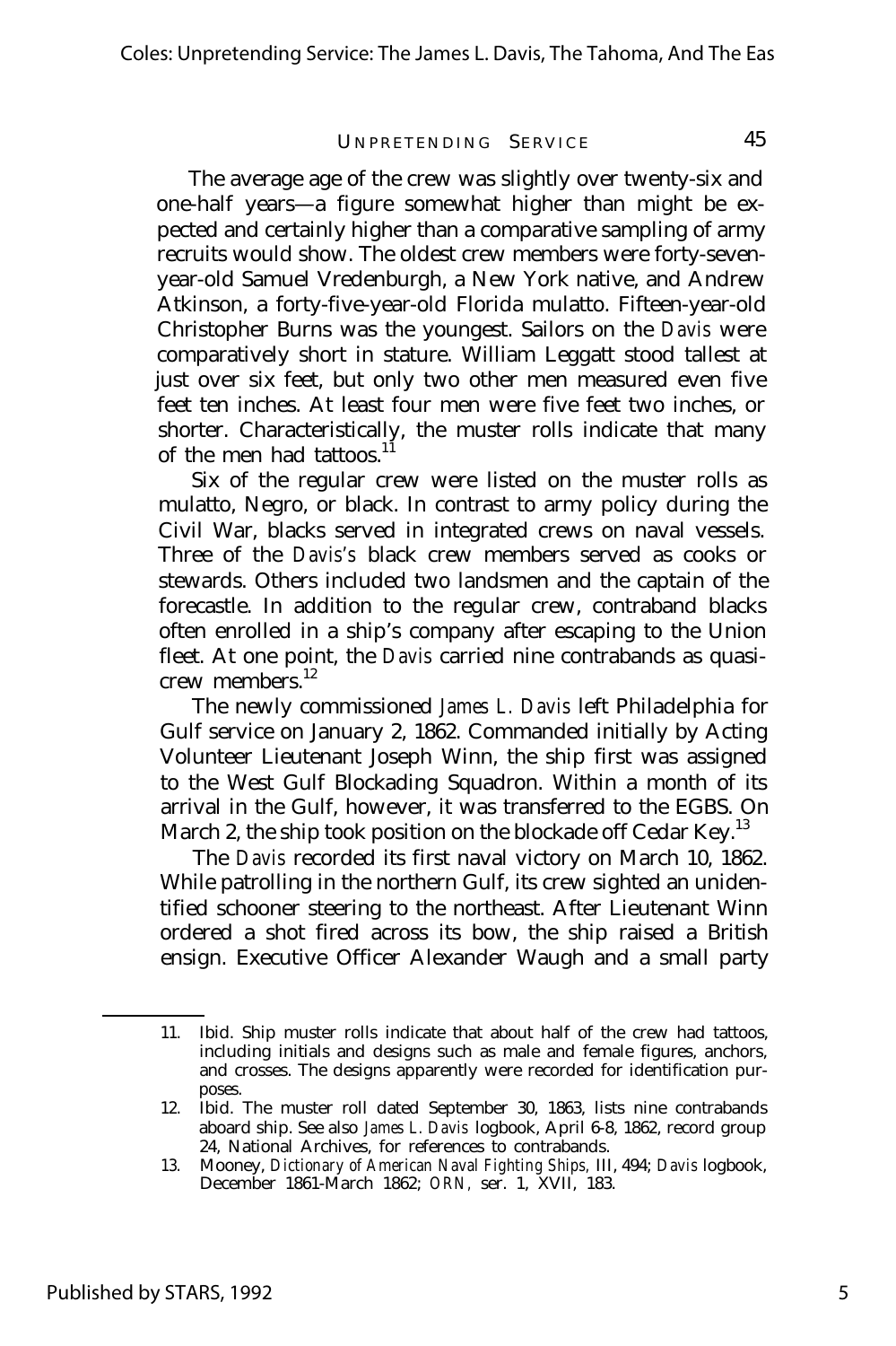rowed over to the vessel to examine it. The ship was the *Florida* from Nassau, New Providence. It carried a crew of eight and a cargo of coffee, soda ash, soap, spool cotton, hoop skirts, and assorted dry goods valued at \$15,000. The *Florida's* captain, William Marr, informed Lieutenant Winn that his ship was bound from Havana to Matamoras, Mexico. Nonetheless, the Federals occupied the ship and dispatched it to Key West for adjudication. The admiralty court found that the ship in fact was bound for Apalachicola and awarded \$8,560.29 in prize money for the ship's capture. $^{14}$ 

The *Florida's* capture proved the most valuable of the entire war for the *Davis's* crew. During the three years the ship served with the EGBS, it seized or destroyed only three Confederate vessels. Part of the *Davis's* disappointing record can be traced to its design. Not built as a blockader, the ship had a deep draft and obviously depended upon favorable winds. It was no match for the shallow-draft steamers often employed as blockade-runners, although it did prove valuable against smaller sailing vessels used along the coast.

After less than one month on blockade duty off Cedar Key, the EGBS ordered the *Davis* north to relieve the U. S. S. *Mercedita* at Apalachicola. This was the most important blockading station in the squadron as it guarded the only navigable river system in Florida that led to Confederate industrial centers in the interior. The town of Apalachicola had been fortified early in the war, but shortly before the *Davis's* arrival the Confederate command removed most of the area's defenders in response to Union victories in Tennessee. Although a small Rebel force continued to man the Apalachicola-Chattahoochee River defenses, Apalachicola remained a virtual no man's land. Occasionally, small groups of Confederates occupied the town, but it usually housed only a tiny civilian population.<sup>15</sup>

The *James L. Davis* soon settled into the dull routine of blockade life. Small boats regularly went ashore to St. George, St. Vincent, and Dog islands for fish, oysters, water, and meat. Drilling and cleaning the ship otherwise occupied the crew's time.

<sup>14.</sup> *ORN,* ser. 1, XVII, 186, 190, 228, 237; Itkin, "Operations," 207.

<sup>15.</sup> William Warren Rogers, *Outposts on the Gulf: Saint George Island and Apalachicola from Early Exploration to World War II* (Pensacola, 1986), 50-89; *ORN,* ser. 1, XVII, 195-96; *Davis* logbook, March-April 1862.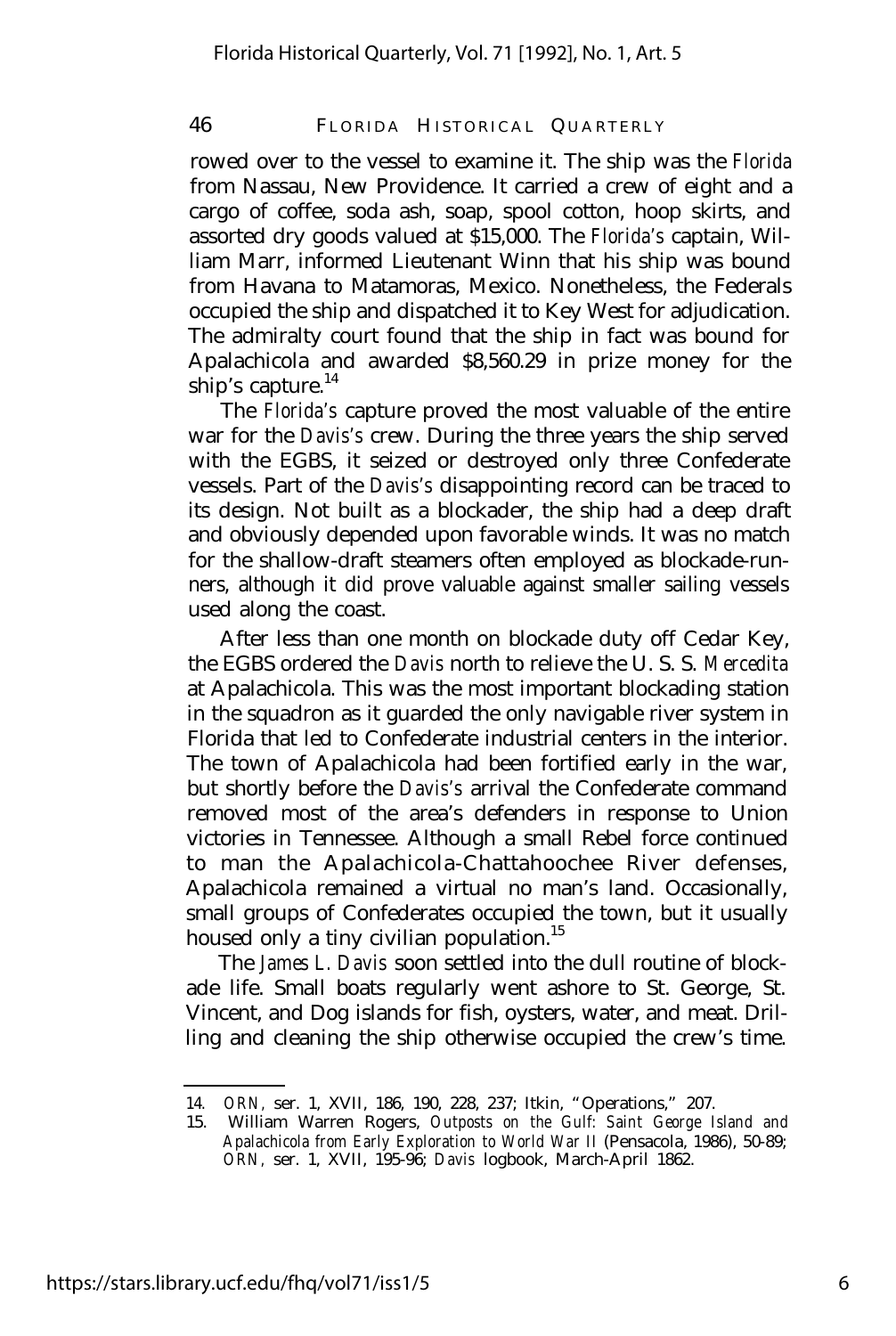Scrubbing hammocks and decks, spreading awnings and boarding nettings, white-washing the water casks, cleaning the berth deck, varnishing the mast heads, and scraping the stanchions were among the regular duties recorded in the ship's log. On Sundays, Paymaster B. F. Price conducted divine services on the poop deck or in steerage, and the crew usually devoted Mondays to washing. Only the occasional arrival of a mail or resupply vessel interrupted the monotony.<sup>16</sup>

As might be expected, morale suffered during prolonged stays on blockade station. The conduct of the vessel's officers sometimes exacerbated the situation. Particularly, Lieutenant Winn alienated many of the officers and crew. On April 26, 1862, Assistant Surgeon E. B. Jackson complained to Winn concerning his treatment aboard ship. The next day Winn would not allow the paymaster to board the mail and supply steamer *Rhode Island,* which had just arrived on the blockade. As a result, the *Davis* did not receive needed fresh provisions.<sup>17</sup>

Two serious incidents occurred on May 13. At 1:00 A.M., Winn found the watch officer, Acting Master's Mate A. J. Lyons, "so sound asleep . . . it was only by shaking him that he was aroused."<sup>18</sup> Winn had Lyons arrested. The same day, Executive Officer Waugh returned in the ship's launch after attempting to shift the buoy at West Pass. Waugh reported to Winn that he had failed to move the buoy "on acct. of part of the launch's crew getting drunk at night while I was asleep."<sup>19</sup> According to Waugh, Lieutenant Winn "took no notice of the affair, merely saying that . . . [he] might have expected as much."<sup>20</sup> Similar incidents led Officer of the Day Henry Coward to record in the ship's log on June 1, 1862, "things are com[ing] to a nice pitch on board this vessel."<sup>21</sup>

Enlisted men, as well as officers, reacted to the boredom and loneliness of the blockade. Fights among the men occurred frequently, and sailors regularly found themselves placed in irons or on the ship's "blacklist" for fighting or insubordination. More serious infractions included a reduction in rank, formal incarc-

<sup>16.</sup> *Davis* logbook, various entries for April-June 1862.

<sup>17.</sup> Ibid., April 26-27, 1862.

<sup>18.</sup> Ibid., May 3, 1862.

<sup>19.</sup> Ibid.

<sup>20.</sup> Ibid.

<sup>21.</sup> Ibid., June 1, 1862.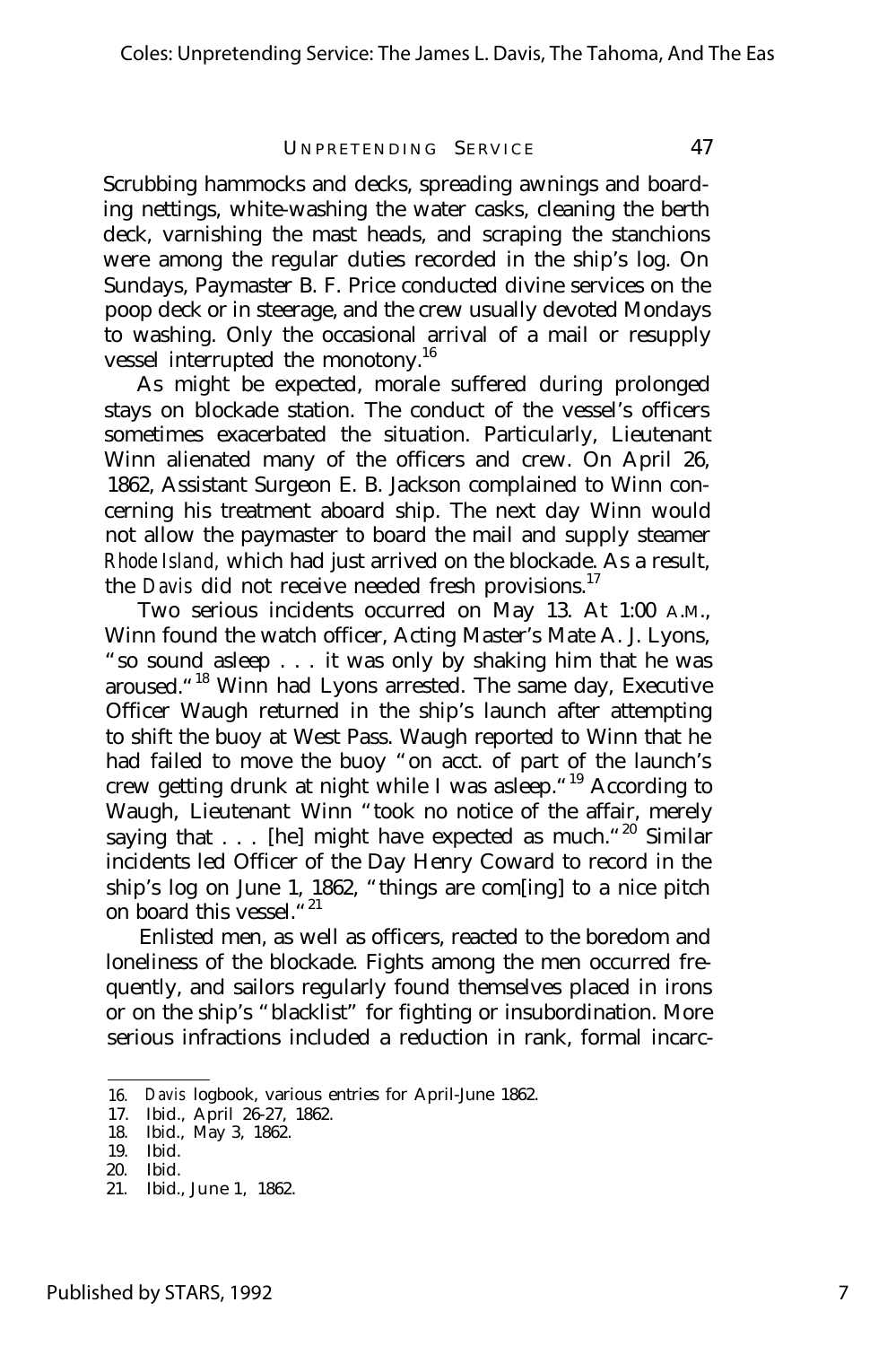eration, and even reducing an individual's diet to bread and water. The consumption of liquor provided one of the few diversions. On May 20, 1862, the following was entered on the log: "Spliced the main brace in honour of the late victories gained at N[ew] Orleans & elsewhere after which the ships Company gave three cheers and tiger for the Union."<sup>22</sup>

Liberal distribution of alcohol, however, increased disciplinary problems. Bosun's Mate Charles Williams reported to Winn on the evening of June 3 that he had been struck on the head by an unknown assailant wielding a batfish. The lieutenant thereupon threatened to suspend the men's grog ration for one month if another such incident took place. $^{23}$ 

Despite such problems, the officers and men of the *Davis* and the other Union ships off Apalachicola remained charged with responsibility for maintaining the blockade. They enforced the informal agreement reached between the blockaders and the citizens of Apalachicola that allowed small boats to ply the bay for the purpose of fishing, oystering, and hunting. The Federals regularly monitored the activities of these boats, ensuring that none violated the terms of the agreement by engaging in militaryrelated activities. Armed skiffs from the *Davis* and the other blockaders also occasionally ventured to Apalachicola in an effort to gain information about Rebel forces and future efforts to run the blockade. Because Confederate batteries had been erected at several points and obstructions placed in the river above Apalachicola and below Chattahoochee, small raiding parties periodically ascended the river, though no serious attempts were made to gain permanent control of the area. Unionists were content to maintain the status quo, for if obstructions limited their ability to move upriver, they also prevented blockade-runners from moving downriver to the Gulf. Despite the relative security created by the obstructions, the Federals still worried that Confederate ironclads— rumored to be under construction at the navy yard at Columbus, Georgia— might appear to confront them.<sup>4</sup>

<sup>22.</sup> Ibid., May 20, 1862.

<sup>23.</sup> Ibid., June 3, 1862.

<sup>24.</sup> Maxine Turner, *Navy Gray: A Story of the Confederate Navy on the Chattahoochee and Apalachicola River* (Tuscaloosa, 1988), 27-49, 111-27.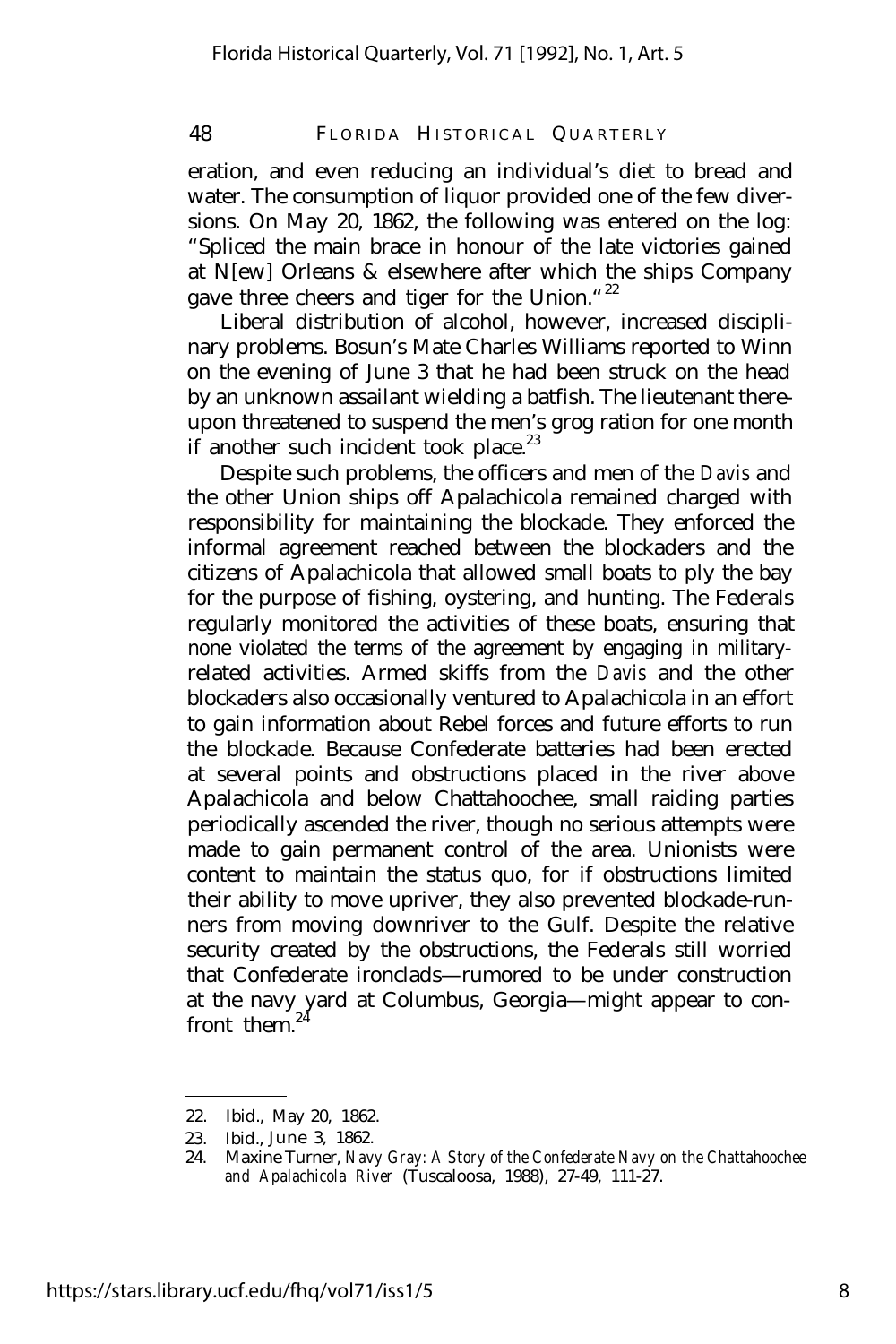After serving off Apalachicola for six months, the EGBS relieved the *Davis* from blockade duty to perform the vital, yet inglorious, duty of supplying ships in the squadron. Before leaving its blockading station, Acting Volunteer Lieutenant John West replaced the generally disliked Joseph Winn.<sup>25</sup> Unfortunately, the change did not appreciably improve the morale or efficiency of the vessel.

The *Davis* left the blockade on September 3, 1862, and began a ten-day sail for Key West. At that port, it received stores and provisions to supply the various EGBS ships. Ironically, while serving as supply vessel, the *Davis* captured its second blockaderunner. On the morning of September 24, 1862, a crewman sighted the schooner *Isabel* bound from St. Marks to Havana with a cargo of cotton. Although Lieutenant West sent the *Isabel* to Key West for adjudication, no extant record notes how much, if any, prize money the court awarded. Following the capture, West placed several *Davis* crewmembers in irons for stealing a supply of liquor kept by the captain of the *Isabel* and becoming  $drunk^{26}$ 

Even in the relatively innocuous role of supply ship, the *Davis* was inefficient and often the center of controversy. Lieutenant George Welch of the bark *Amanda* complained to Admiral Bailey in January 1863 that his crew had to go on half rations. He blamed this on the "interminable passages of the supply vessel *J. L. Davis* and her otherwise erratic movements."<sup>27</sup> Bailey evidently had received other complaints. On January 17, 1863, with the *Davis* anchored at Key West, he removed Lieutenant West from command and replaced him with Acting Master William Fales. The admiral notified Navy Secretary Gideon Welles of the change, asserting: "This vessel was, and has been for months past, in a state of complete disorganization as to officers and crew. . . . [This condition was caused by the] incompetency and lack of moral force of the Commanding officer. The vessel I

<sup>25.</sup> *Davis* logbook, August 19, 1862; *ORN,* ser. 1, XVII, 312; Callahan, *List of Officers,* 579. West originally was listed as an acting lieutenant, but his correct rank was apparently acting master.

<sup>26.</sup> *Davis* logbook, September 24, 1862; *ORN,* ser. 1, XVII, 314-15.

<sup>27.</sup> George Welch to Theodorous Bailey, January 17, 1863, Correspondence of Admiral Theodorous Bailey, record group 45, National Archives (hereafter Bailey Papers).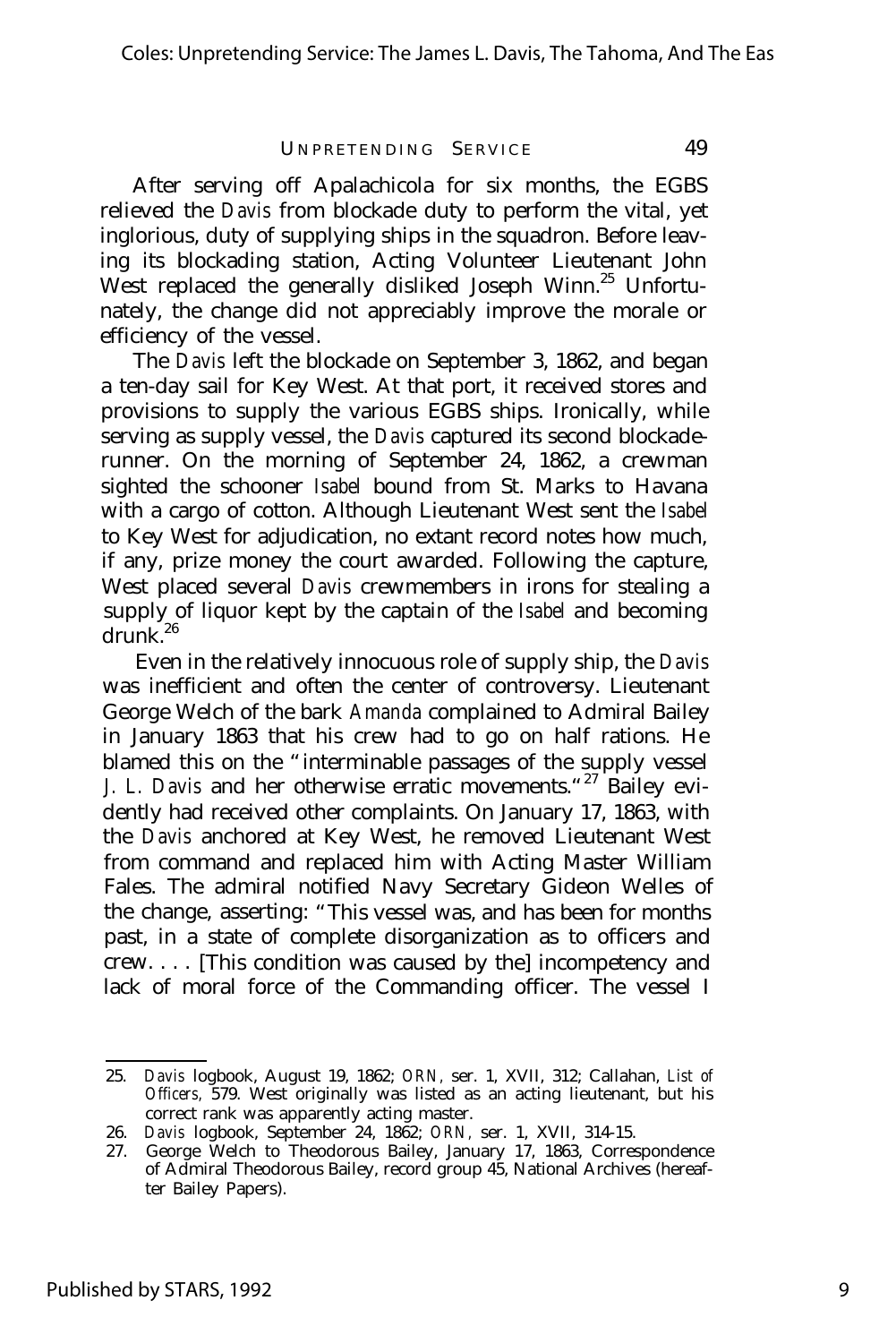learned had become a by-word in the squadron & was bringing discredit upon the service."<sup>28</sup>

Compounding the *Davis's* problems during this period was the presence of deadly yellow fever aboard ship. In December 1862, Fleet Surgeon G. R. B. Horner reported that twenty-four EGBS ships had suffered cases of fever in the previous five months. The *Davis—* the last ship infected— reported sixteen cases in the preceding month alone. Two serious cases had been left at the Key West marine hospital, and two other crew members died. The outbreak soon subsided, but fever again struck the EGBS in the summer of 1864, virtually halting operations for a three-month period. $29$ 

With its new commander, the *Davis* ceased supply operations and left Key West in March 1863 to replace the bark *Ethan Allen* on blockade duty off St. Joseph Bay. The ship remained at that isolated position for eight months without effecting a capture. The *Davis* did manage seizure of a few bales of cotton thrown overboard by a blockade-runner escaping another Union vessel. The arrival of a supply vessel served as a welcome diversion. In June, for example, the *Hendrick Hudson* rendezvoused with the *Davis* and transferred to it the following stores: bread, pork, preserved meat, pickles, apples, coffee, sugar, flour, butter, molasses, vinegar, beans, beef, potatoes, onions, and two precious pieces of ice.<sup>30</sup> Finally, in November 1863, the *Davis* sailed to Key West for an overhaul.<sup>31</sup> The bark received orders to a new blockading station— Tampa Bay— in January 1864, and there it stayed for eight months. $32$ 

In the spring of 1864, the *James L. Davis's* career as a blockader nearly ended abruptly and ignominiously. Logistical difficulties and manpower shortages had long haunted the EGBS. Many

<sup>28.</sup> Bailey to Gideon Welles, January 17, 1863, Bailey Papers.<br>29. ORN. ser. 1. XVII. 339-40. 757: Itkin. "Operations." 155-6

<sup>29.</sup> *ORN,* ser. 1, XVII, 339-40, 757; Itkin, "Operations," 155-66; John F. Van Nest, "Yellow Fever on the Blockade of Indian River, A Tragedy of 1864," *Florida Historical Quarterly* 21 (April 1943), 352-57. Surprisingly, the *Davis's* logbook makes no mention of the yellow fever outbreak. The 1864 yellow fever epidemic at Key West was so severe that the Union command temporarily moved the headquarters of the EGBS to the vicinity of Tampa.

<sup>30.</sup> *ORN,* ser. 1, XVII, 378, 400; *Davis* logbook, June 25-29, 1862. Details of life aboard the *Davis* during 1863-1864 can also be found in Eugene Chapin, *By-Gone Days, Or The Experiences of an American* (Boston, 1898), 69-110.

<sup>31.</sup> *ORN,* ser. 1, XVII, 588, 592, 605.

<sup>32.</sup> Ibid., 619.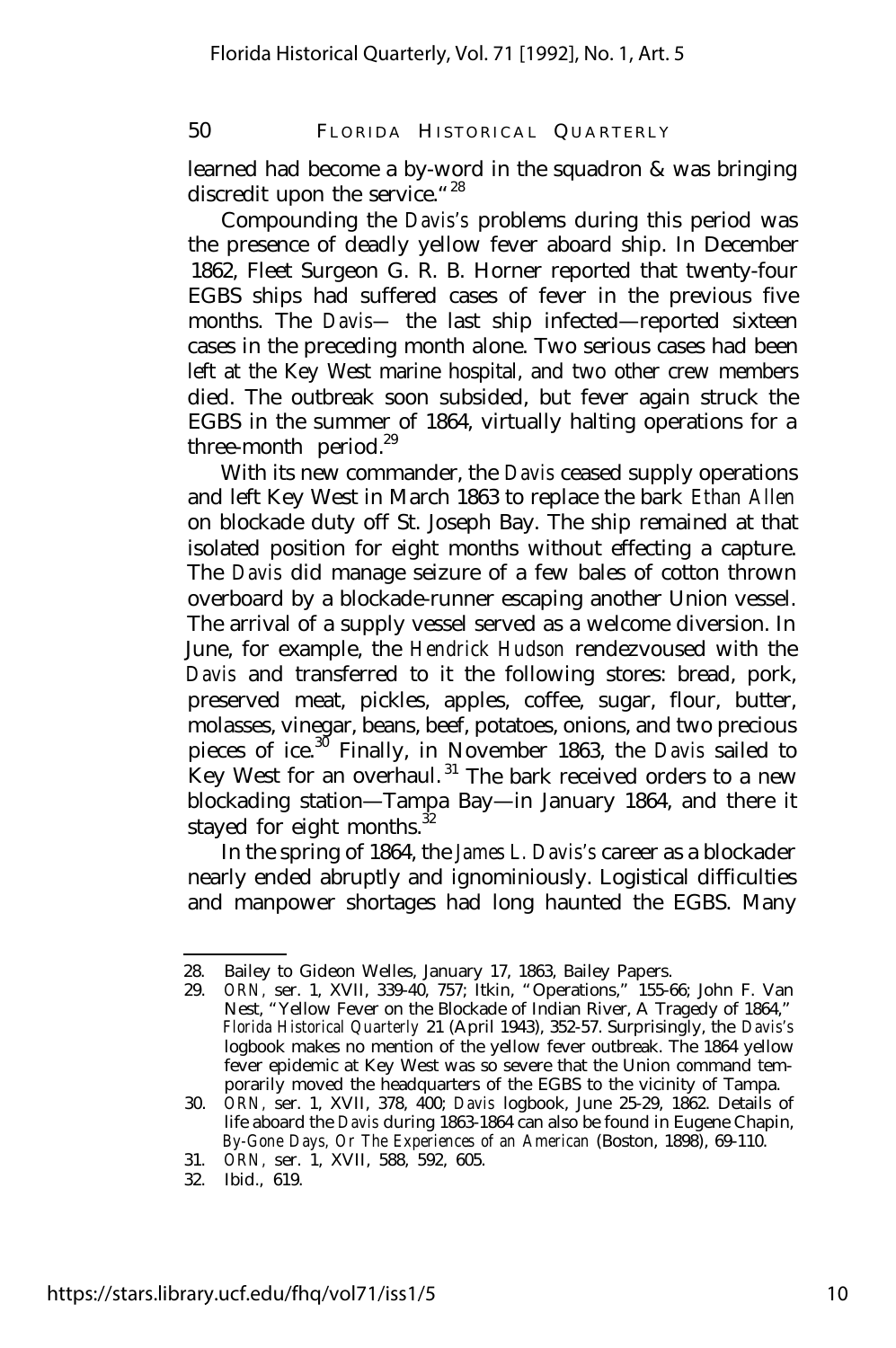ships operated with only a skeleton crew, forcing Admiral Bailey to consider decommissioning several vessels and consolidating their crews. The admiral planned to convert the unused ships into coal hulks and to place them at strategic locations along the coast to refuel EGBS vessels. On April 19, 1864, Bailey informed Secretary Welles that he wished to convert the *Davis* to this new use. In doing so, he described it as "the vessel least adapted to the service in this squadron.<sup>"33</sup> Considering that the ranks of the EGBS included several converted New York City ferryboats, this certainly reflected no great credit upon the *Davis.* Most likely, the morale and efficiency problems recently encountered on the ship affected Bailey's decision.<sup>34</sup> Fortunately for the bark's continued service, the admiral discarded the plan when 180 recruits arrived at Key West to fill the EGBS's depleted ranks.<sup>35</sup>

Saved from conversion to a coal hulk, the *Davis* proceeded to conduct some of its most successful actions of the war during the late spring and summer of 1864, including a combined operation against Tampa and a series of raids along the lower west coast. In these expeditions, soldiers from the District of Key West and Tortugas— including units comprised of Unionist refugees and black troops— aided the *Davis* and other EGBS ships.

Union land operations in south Florida had increased in size and frequency in 1864 as the Federals aggressively moved to stymie Confederate cattle shipments. The Second Florida Union Cavalry served as part of the force involved in these operations and in raids conducted from the Union base at Cedar Key. This regiment consisted of Florida Unionists, refugees, and Confederate deserters who had escaped into areas of the state under Union control. Many of these men and their families originally had been protected and provided for by the ships of the EGBS. Late in the war the bases at Fort Myers, Cedar Key, and the blockading station off Apalachicola attracted hundreds of refugees. Some of these men served in the EGBS while many others joined the ranks of the Second Cavalry, organized in late 1863

<sup>33.</sup> Bailey to Welles, April 19, 1864, Bailey Papers.

<sup>34.</sup> Ibid. Rachel Minick provides a history of the New York City ferries that served in the EGBS in her "New York Ferryboats in the Union Navy: The East Gulf Blockading Squadron," *New-York Historical Society Quarterly* 48 (January 1964), 51-80.

<sup>35.</sup> Bailey to Welles, April 25, 1864; Welles to Bailey, May 2, 1864, Bailey Papers.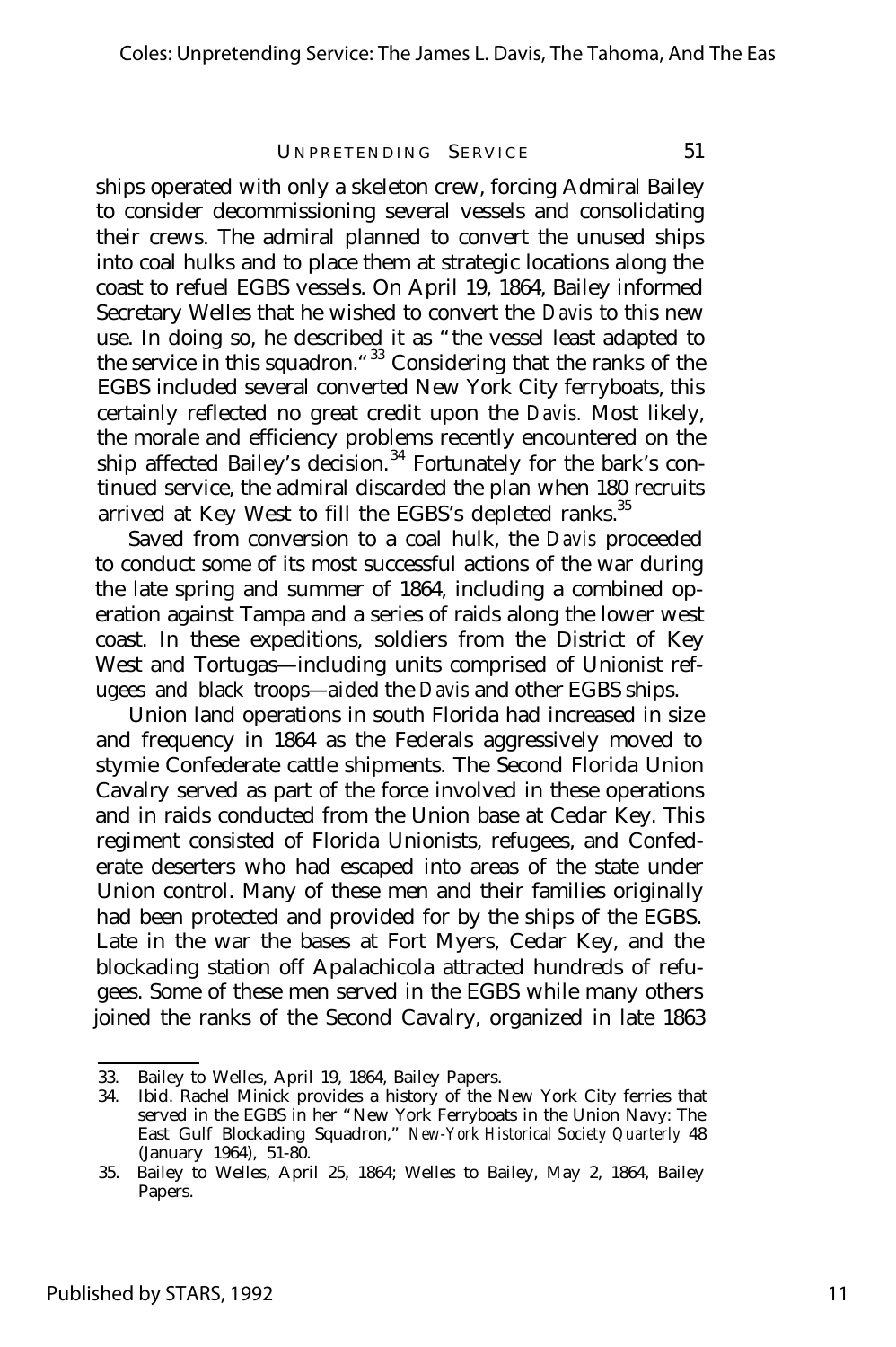and 1864 under the auspices of General Woodbury of the army's District of Key West and Tortugas.<sup>36</sup>

The refugees provided invaluable information to the Union, but they also presented a severe logistical problem for the EGBS. In addition, some Federal officials such as Admiral Bailey, questioned whether all were true refugees. In a controversal order issued in February 1864, Bailey warned that "Jew-pedlers [sic] and other foreign traders" were coming out to blockading vessels "under the pretense of being Refugees from rebel conscription, but really for the purpose of getting transportation to Havana and Nassau, with a view to future attempts to violate the blockade. "<sup>37</sup> Bailey directed that no further "refugees" be given assistance unless they first took an oath of allegiance to the United States.

In keeping with the increase in land operations in south Florida, the *Davis* cooperated in a combined army-navy expedition against Tampa in May 1864. The town had little military value, but it was the site of a small battery of cannon, and blockade-runners used Tampa Bay as a staging area. On May 4, the steamer *Honduras* arrived in Tampa Bay with detachments of the Second Florida Cavalry and the Second United States Colored Infantry. Early the next morning, two companies of black soldiers boarded the *Davis,* and the vessel was taken in tow to Gadsden Point. The *Honduras* followed later with the remaining army troops. That evening all the land forces boarded the *Honduras,* along with a fifty-four-man naval landing party from the *Sunflower, Honduras,* and *James L. Davis,* commanded by *Davis*

<sup>36.</sup> Dillon, "Civil War in South Florida," 243-94; Canter Brown, Jr., *Florida's Peace River Frontier* (Orlando, 1991), 155-75; John F. Reiger, "Deprivation, Disaffection, and Desertion in Confederate Florida," *Florida Historical Quarterly* 48 (January 1970), 279-98; John Franklin Reiger, "Anti-War and Pro-Union Sentiment in Confederate Florida" (master's thesis, University of Florida, 1966); Johns, *Florida During the Civil War,* 154-69; Frederick H. Dyer, *A Compendium of the War of Rebellion,* 2 vols. (Des Moines, 1908; reprint ed., Dayton, OH, 1978), II, 1020.

<sup>37.</sup> Unnumbered General Orders, February 10, March 9, 1864, Orders and Circulars, East Gulf Blockading Squadron, record group 45, National Archives (hereafter Orders and Circulars, EGBS). In the March 9 order, Bailey expanded on his policy. "Our protection and assistance are not to be indiscriminately extended to all who ask for it, and . . . our vessels are not to be made a convenience for foreigners or for traders, nor even for refugee-citizens of the United States, except [when] they be unmistakenly loyal, and are leaving the rebel cause in good faith, not to return."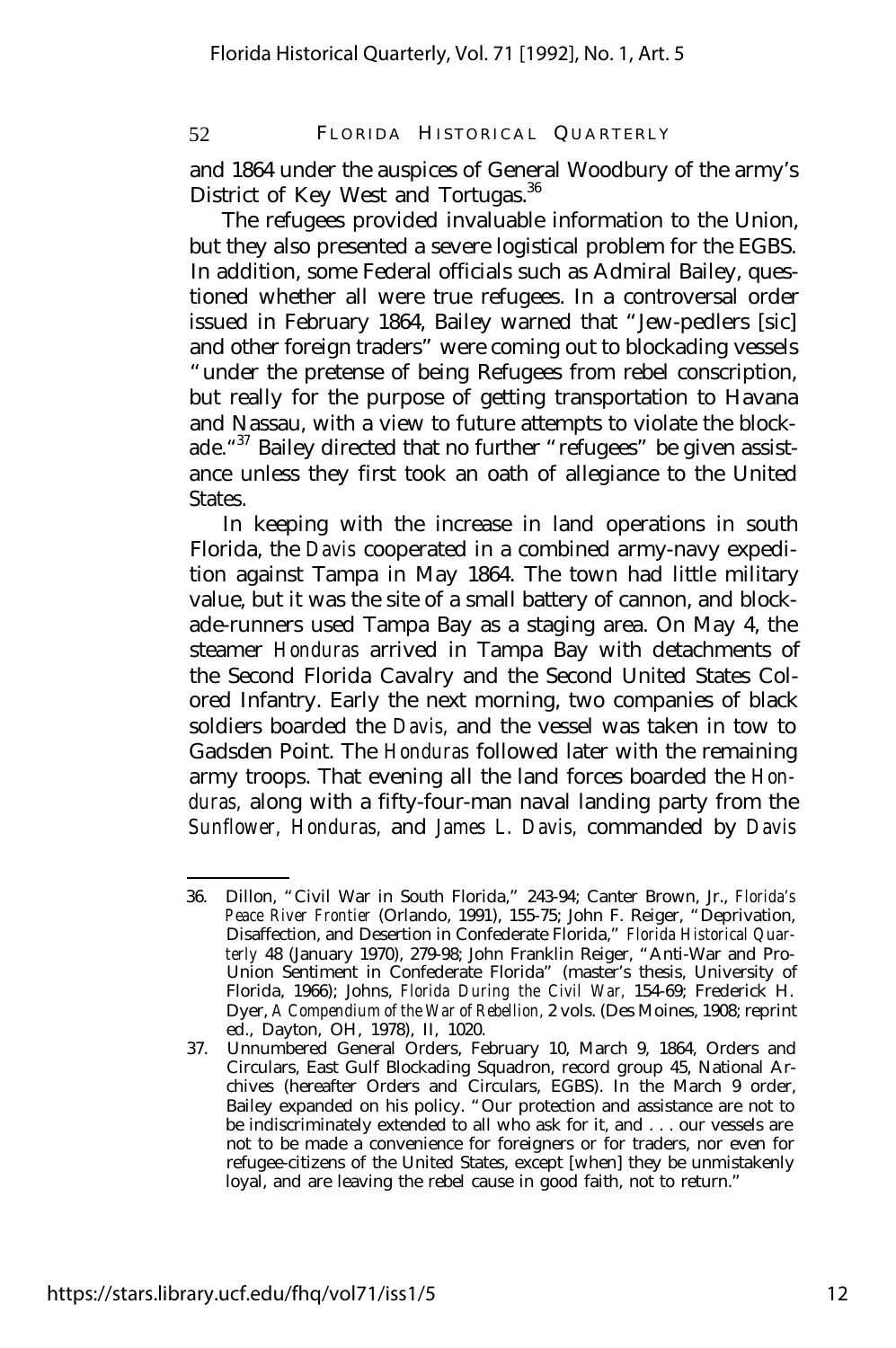Captain William Fales. Before daylight on May 6, two parties went ashore, the largest of which comprised 200 soldiers and sailors. They quickly advanced upon and occupied the town. A brief skirmish at the battery left one Confederate dead and several others wounded. Union forces captured about twenty prisoners, two six-pound field pieces, Confederate money and mail, and other miscellaneous property. The Federals destroyed three large cannon at the battery that were too heavy to move. Union forces also captured the small smack *Neptune,* loaded to run the blockade with fifty-five bales of cotton. All three ships present during the raid received credit for the *Neptune's* capture. It was the final ship captured by the *Davis* during its blockading career.<sup>38</sup>

The naval landing party, which included men from the *Davis,* performed creditably during the Tampa operation. One officer reported that Fales "led his party into the town on the doublequick, capturing several prisoners, [and] wounding 2 who were trying to get away."<sup>39</sup> General Woodbury, who commanded the District of Key West, praised the sailors for "cooperat [ing] very zealously and effectively" with the army troops. $^{40}$  The raid did not produce substantial results in terms of facilities destroyed, prisoners captured, or battles fought, but it did reinforce the policy of using army and navy forces in combined operations along the Florida coast. It also certainly improved the reputation of the *James L. Davis* within the EGBS.

On July 11, 1864, a small party under Acting Master Griswold destroyed salt works near Tampa that had been producing 150 bushels per day. Five days later the Federals struck again, wrecking four salt boilers and related equipment. Early the following month, a gig from the schooner *Stonewall,* attached as a tender to the *Davis,* ascended the Manatee River and destroyed a large sawmill and gristmill as well as a sugar mill mistakenly believed

<sup>38.</sup> *Davis* logbook, May 4-8, 1864; *ORN,* ser. 1, XVII, 693-96; United States War Department, *War of the Rebellion: A Compilation of the Official Records of the Union and Confederate Armies* (hereafter *ORA),* 128 vols. (Washington, DC, 1880-1901), ser. 1, XXXV, pt. 1, 389-91; Chapin visited Tampa during the occupation finding it a "very neat, pretty place with small white painted houses." The inhabitants, however, were "a very poor dejected looking lot of people . . . only about half decently clothed." See Chapin, *By-Gone Days,* 86-90 (quote, 89-90).

<sup>39.</sup> *ORN,* ser. 1, XVII, 694.

<sup>40.</sup> Ibid., 694-95; *ORA,* ser. 1, XXXV, pt. 1, 389-91.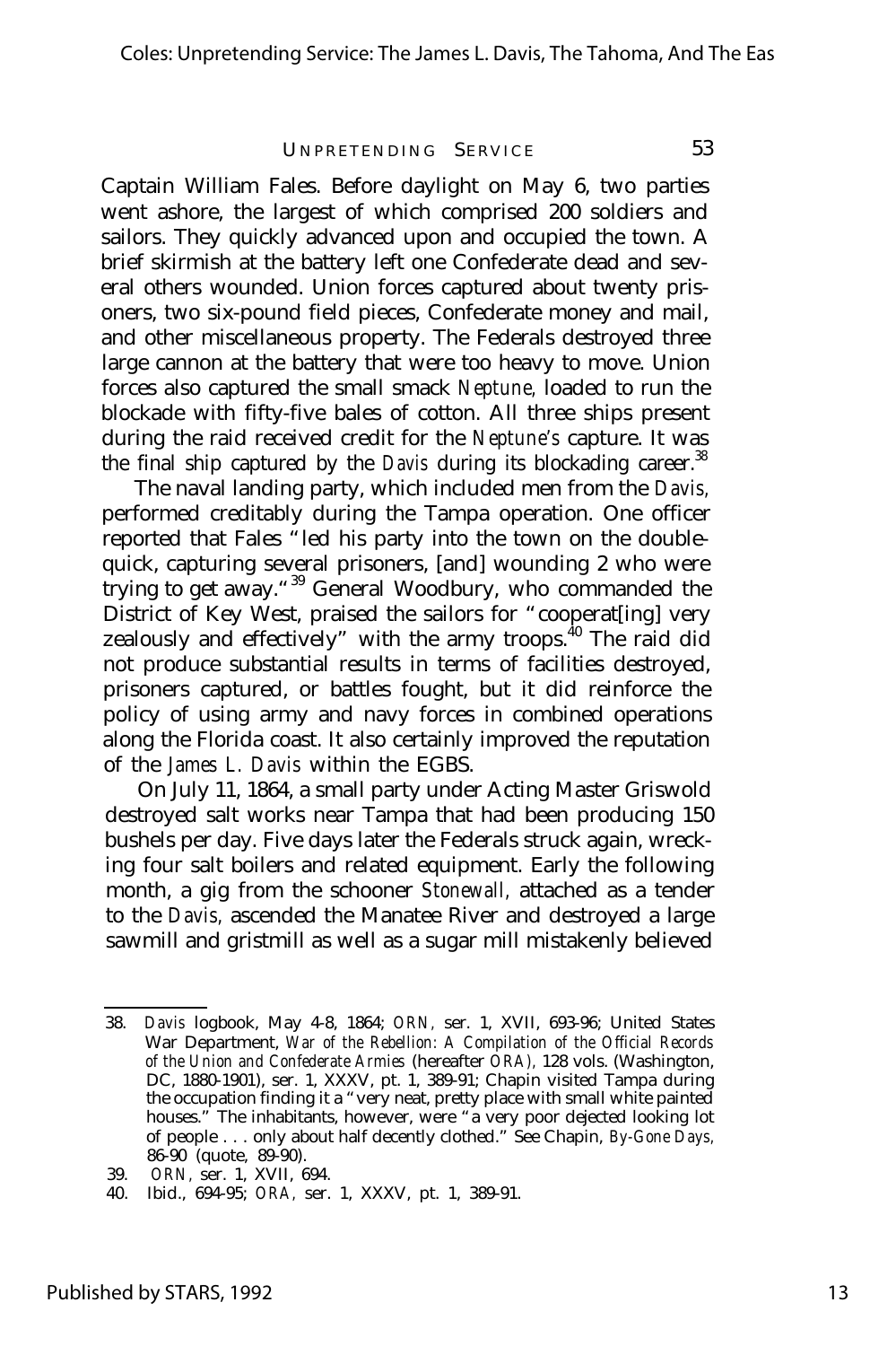the property of Jefferson Davis.<sup>41</sup> Captain Theodore P. Greene, acting commander of the EGBS, commented that the raids "show[ed] a very commendable spirit on the part of officers and men." 42

After serving off Tampa Bay for most of 1864, the EGBS command ordered the *Davis* to St. Joseph Bay on September 1. The remaining months of the year and early 1865 passed quietly. After more than three years in southern waters, the ship was in need of an extensive overhaul of the type that could not be accomplished in Key West. On April 21, Admiral Stribling informed Navy Secretary Welles that he had sent the ship to Philadelphia for repairs. With the conflict drawing to a close, some of the ersatz warships like the *Davis—* forced into service early in the war— were now expendable. According to Stribling, the *Davis* was "a sailing vessel . . . not calculated for the Navy except upon such service as we had in keeping up the blockade of the coast."<sup>43</sup> He failed to note that without such ships the effective blockade of the South would have been impossible. When the war ended, the *James L. Davis* still awaited an overhaul. On June 20, 1865, it was sold at auction for  $$12,500$ .<sup>44</sup>

Designed specifically for naval service, the *Tahoma* was a more formidable fighting ship than the *James L. Davis,* and it certainly compiled a more enviable combat record while on duty with the EGBS. Built in Wilmington, Delaware, in 1861 at a cost of \$100,000, the vessel was commissioned at Philadelphia on December 20 of that year. Described officially as a "wooden-hulled 4th rate screw gunboat," it weighed 507 tons and measured just over 158 feet in length and 28 feet in breadth. Although larger than the *Davis,* the *Tahoma* had a shallower draft of ten feet six inches. Its armament was impressive, initially consisting of one

<sup>41.</sup> Manatee County historian Janet Snyder Matthews has identified the sugar mill as that owned by Robert Gamble. See Janet Snyder Matthews, *Edge of Wilderness: A Settlement History of Manatee River and Sarasota Bay, 1528-1885* (Tulsa, 1983), 260; *ORN,* ser. 1, XVII, 741.

<sup>42.</sup> *ORN,* ser. 1, XVII, 741.

<sup>43.</sup> Cornelius K. Stribling to Welles, April 21, 1865, microcopy 89, roll 204, "Letters Received by the Secretary of the Navy From Commanding Officers of Squadrons ('Squadron Letters'), 1841-1886," National Archives.

<sup>44.</sup> Mooney, *Dictionary of American Naval Fighting* Ships, III, 494; *ORN,* ser. 2, I, 12.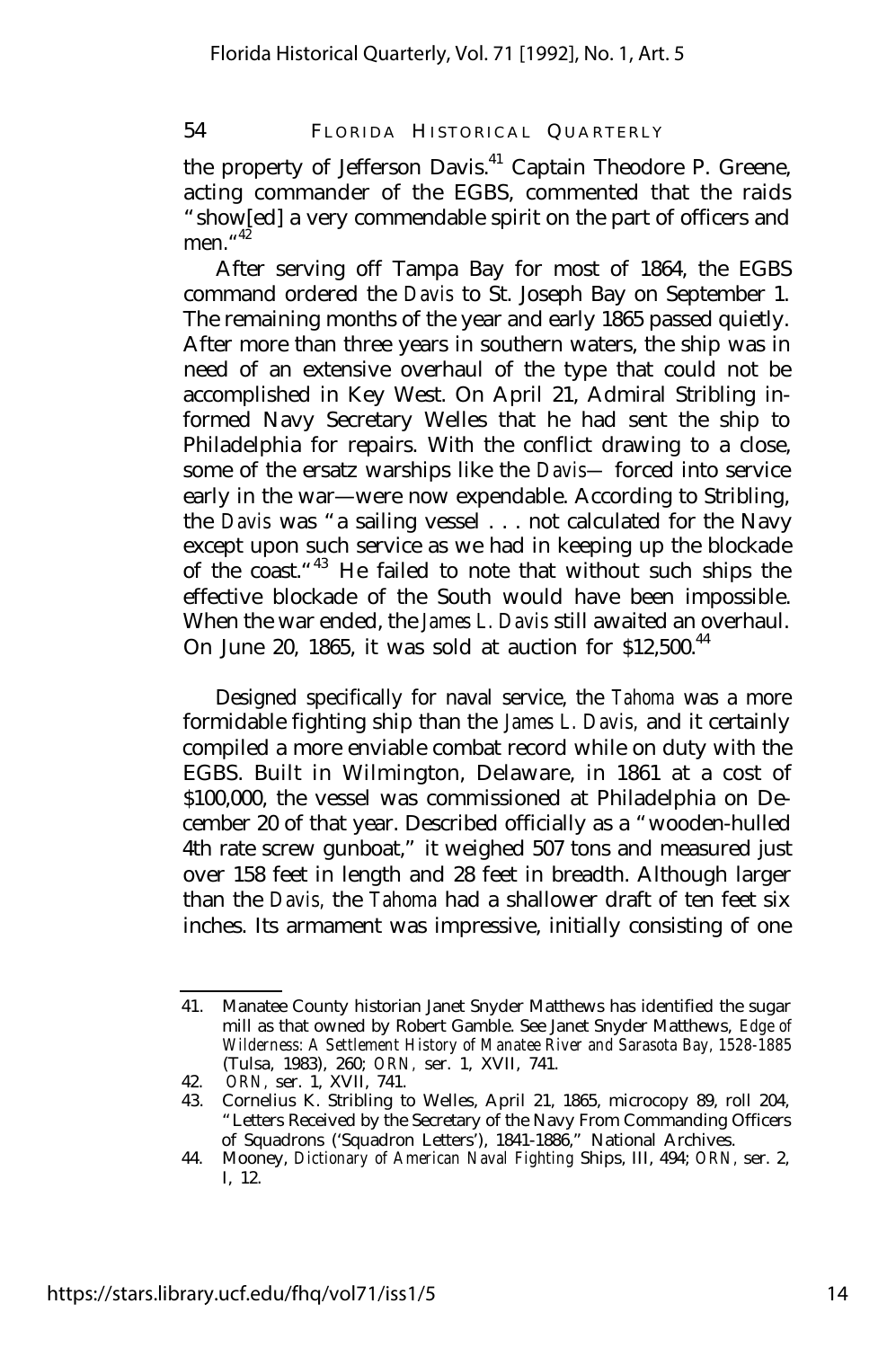

The *Tahoma. This 1903 drawing by R. G. Skerrett appears in Official Records of the Union and Confederate Navies in the War of the Rebellion, 30 vols. Washington, 1894- 1922), ser. I, XVII.*

ten-inch Dahlgren cannon, two twenty-pound Parrot rifled cannons, and two twenty-four-pound howitzers.<sup>35</sup>

Under the command of Lieutenant John C. Howell, the *Tahoma* left Philadelphia for the Gulf of Mexico in late December 1861. The ship carried a crew of seventy-nine, virtually all recently enlisted at Philadelphia. Many of the men had seafaring experience, with twenty-one listing their occupations as sailor or mariner. Also included were two waiters, two barbers, one brick layer, and a "morocco dresser." As with the *Davis,* a number of blacks served aboard ship.<sup>46</sup>

During its voyage to Key West, the *Tahoma* encountered heavy weather off Cape Hatteras that caused the ship's engines to break down and the vessel to drift across the Gulf Stream. Throughout its service, mechanical and structural problems plagued the ship. It leaked badly and required pumping several times daily to keep from foundering.<sup>47</sup>

<sup>45.</sup> Mooney, *Dictionary of American Naval Fighting Ships,* VII, 12-13; *ORN,* ser. 2, I, 219.

<sup>46.</sup> *Tahoma* logbook, December 1861-January 1862; *Tahoma* muster roll, December 1, 28, 1861, record group 24, National Archives.

<sup>47.</sup> *ORN,* ser 1, XVII, 44. The *Tahoma* log book for the years 1862-1864 records the daily pumping required to keep the ship afloat.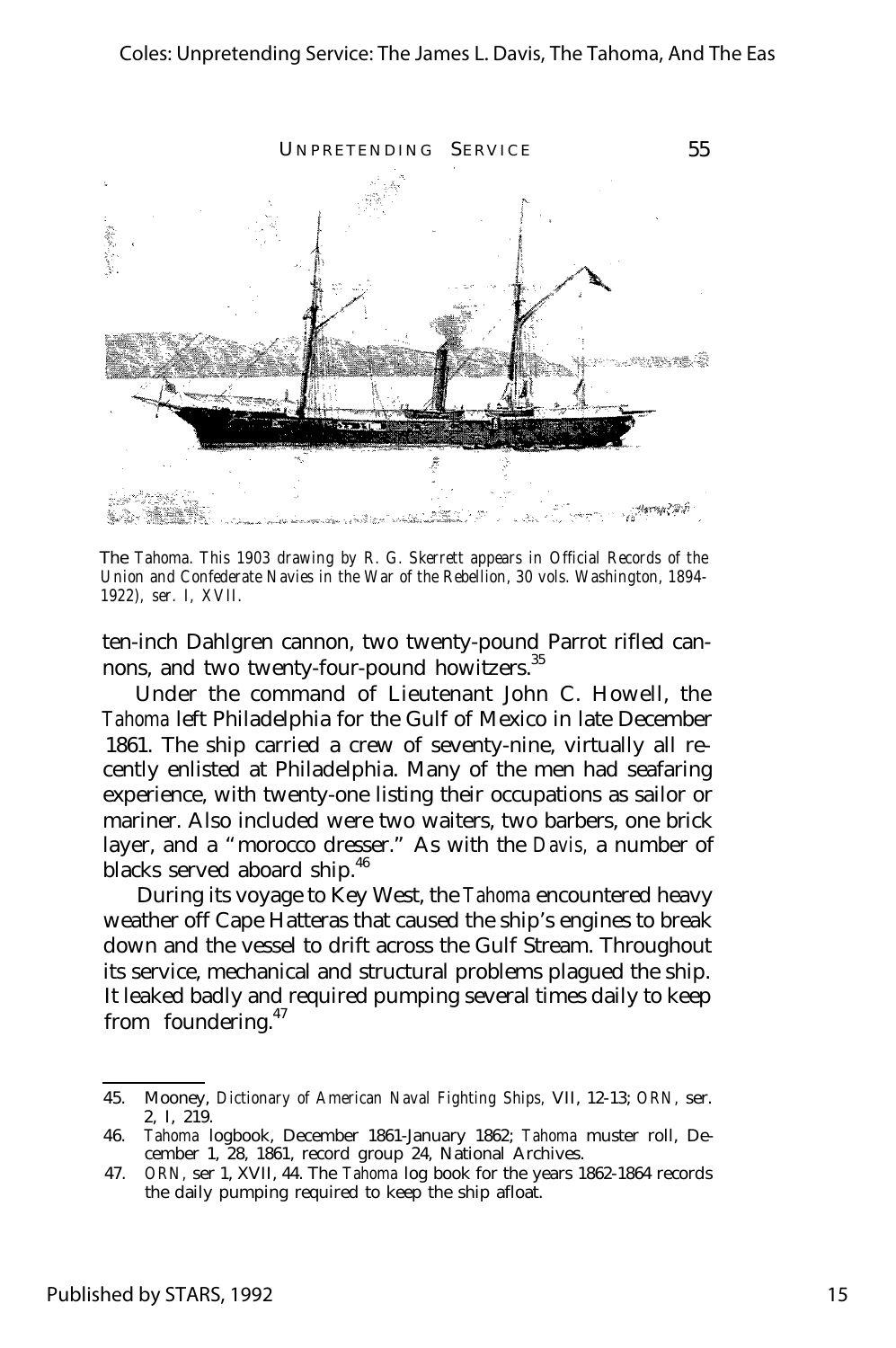The *Tahoma's* first blockading station was off Cedar Key. Initially, duty was light, with one sailor writing home, "The life on board of a *Man of War* is lazy enough I assure you, nothing to do, but eat, drink, sleep and *Smoke* and exercise the Guns occasionally." He added that the *Tahoma* had not yet seen serious combat, but that "we are on the lookout for Secesh, and are ready for a fight at a second's notice. . . . It is my opinion that we will all smell powder before we return. "<sup>48</sup>

For several months the ship remained off Cedar Key, occasionally shelling Confederate-held islands and sending out expeditions in the ship's launches. Lieutenant Alexander Crosman usually led the raids, and he soon gained recognition as one of the most daring officers in the EGBS. During one such raid on February *23,* 1862, the *Tahoma* suffered its first casualty when Seaman John Patterson died from a shot through the eye. Lieutenant Powell reported the death with regret but optimistically asserted that the expeditions "have been of much service in developing the characteristics of men and officers, and have had a beneficial effect on the crew generally.<sup>"49</sup> This aggressive attitude marked the *Tahoma's* activities throughout its service in the EGBS and stood in marked contrast with that of the *James L. Davis.*

The *Tahoma* remained in the northern Gulf during most of 1862. In June, the vessel, along with the *Somerset,* crossed the St. Marks bar and destroyed a small Confederate fort located near the lighthouse. EGBS Commander James Lardner called the expedition "good service against a nest of rebels . . . prepared <code>for...</code> mischief." $\rm{^{50}}$  Four months later, again in conjunction with the *Somerset,* the *Tahoma* made a series of boat raids on salt works in the vicinity of Cedar  ${\rm Key.}^{51}$ 

In July 1862, the *Tahoma* made its first capture near Yucatan during a cruise in the Gulf of Mexico. The schooner *Uncle Mose* carried a cargo of cotton worth over \$30,000. The *Tahoma* captured one additional unnamed boat in 1862 and ten more the

<sup>48.</sup> C. H. T. to Jennie Koehler, March 2, 1862, *Tahoma* Letter, box 27, manuscript collection, P. K. Yonge Library of Florida History.

<sup>49.</sup> *ORN,* ser. 1, XVII, 44, 134-37, 179-81; *Tahoma* logbook, January-February 1862; C. H. T. to Koehler, March 2, 1862.

<sup>50.</sup> *ORN,* ser. 1, XVII, 264.

<sup>51.</sup> Ibid., 316-19; *Tahoma* logbook, October 1862.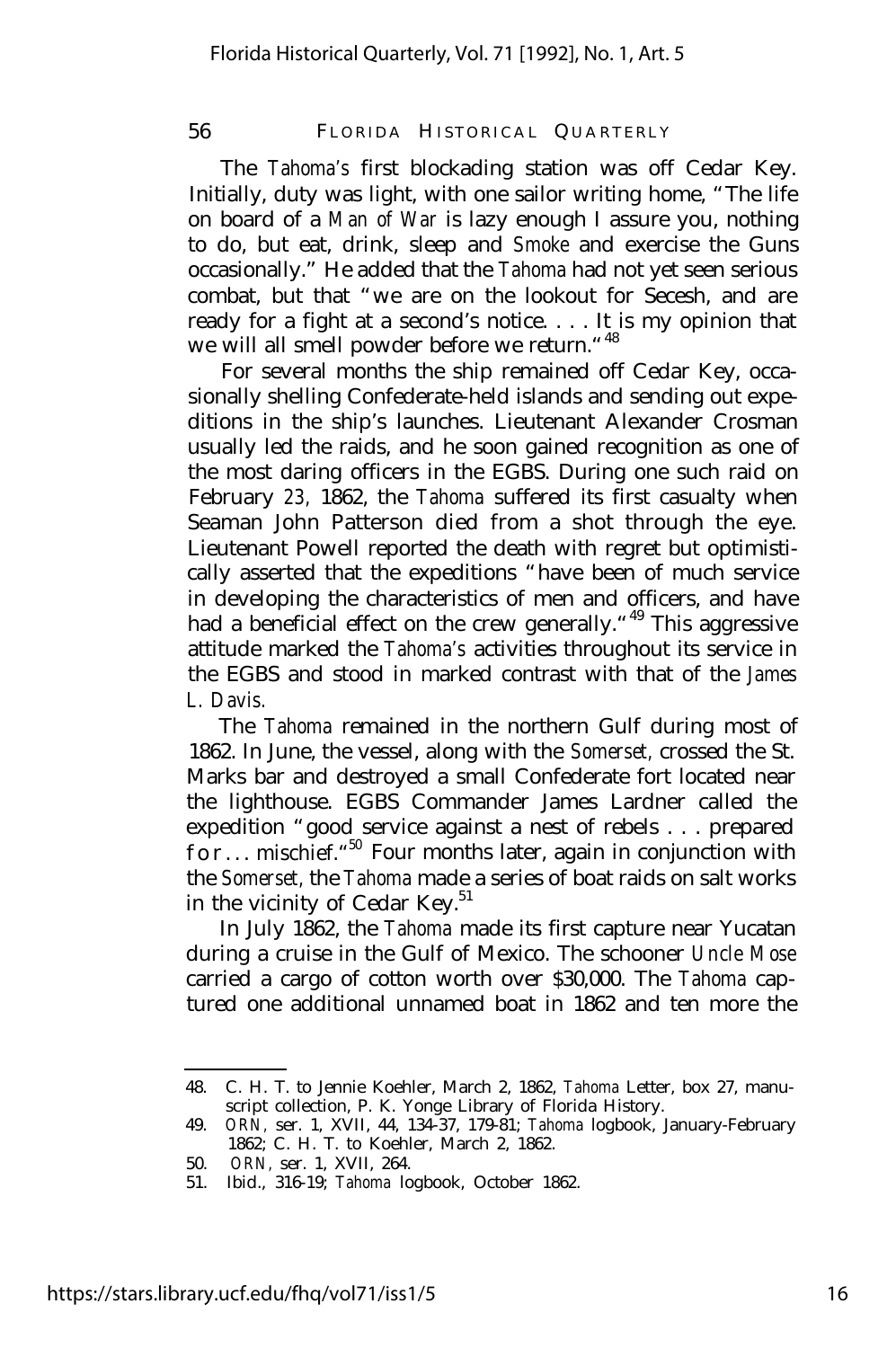next year. The ship's impressive capture total did not earn the vessel its greatest fame. That came with a series of land raids it conducted from  $1862$  to  $1864$ <sup>52</sup>

Important to the success of the *Tahoma's* efforts was the quality of its leadership. After one year in the Gulf, the ship received a new commander on Christmas Eve 1862 when Admiral Bailey appointed Lieutenant Commander Alexander A. Semmes. He remained captain until Lieutenant Commander David Harmony took command in early 1864. Another *Tahoma* officer played an important role as well. Acting Master Edmund Cottle Weeks, from a prosperous Massachusetts family, had studied medicine and had been partner in a merchant shipping company. He served with Admiral David Farragut before transferring to the EGBS. Weeks was the *Tahoma's* executive officer until he resigned in 1864 to accept command of the Second Florida Union Cavalry.<sup>53</sup>

In October 1863, the *Tahoma* rested in waters off Tampa Bay. Semmes learned that several ships were preparing to run the blockade, and on the sixteenth— preparatory to sending a land force to capture them— he shelled the battery at Tampa in cooperation with the *Adela.* That evening Semmes landed a 100 man force under the command of Acting Master Thomas Harris of the *Tahoma.* The party found and burned two ships moored in the Hillsborough River that were loaded with cotton and ready to run the blockade.<sup>54</sup> The next morning, a concealed group of Confederates fired on the sailors as they reembarked. In the sharp engagement, the Federals suffered three killed, ten wounded, and several men captured. Despite the losses, Admiral Bailey proclaimed the raid a success, referring to it as a "brilliant little affair."<sup>55</sup>

<sup>52.</sup> *ORN,* ser. 1, XVII, 287-88; Itkin, "Operations," 245; Mooney, *Dictionary of American Naval Fighting Ships,* VII, 12-13.

<sup>53.</sup> *ORN,* ser. 1, XVII, 336; Callahan, *List of Officers,* 246, 490; Edmund C. Weeks biographical materials, Weeks Family Papers, M74-022, Florida State Archives, Tallahassee; Rowland H. Rerick, *Memoirs of Florida,* 2 vols. (Atlanta, 1902), I, 714-15.

<sup>54.</sup> The two burned vessels were the *Scottish Chief* and the *Kate Dale.* They carried a total of 167 bales of cotton. See Karl H. Grismer, *Tampa: A History of the City of Tampa and the Tampa Bay Region of Florida* (St. Petersburg, 1950), 144-45; *ORN,* ser. 1, XVII, 570-79; *Tahoma* logbook, October 14-17, 1863.

<sup>55.</sup> *ORN,* ser. 1, XVII, 570-79 (quote, 577); *Tahoma* logbook, October 14-17, 1863.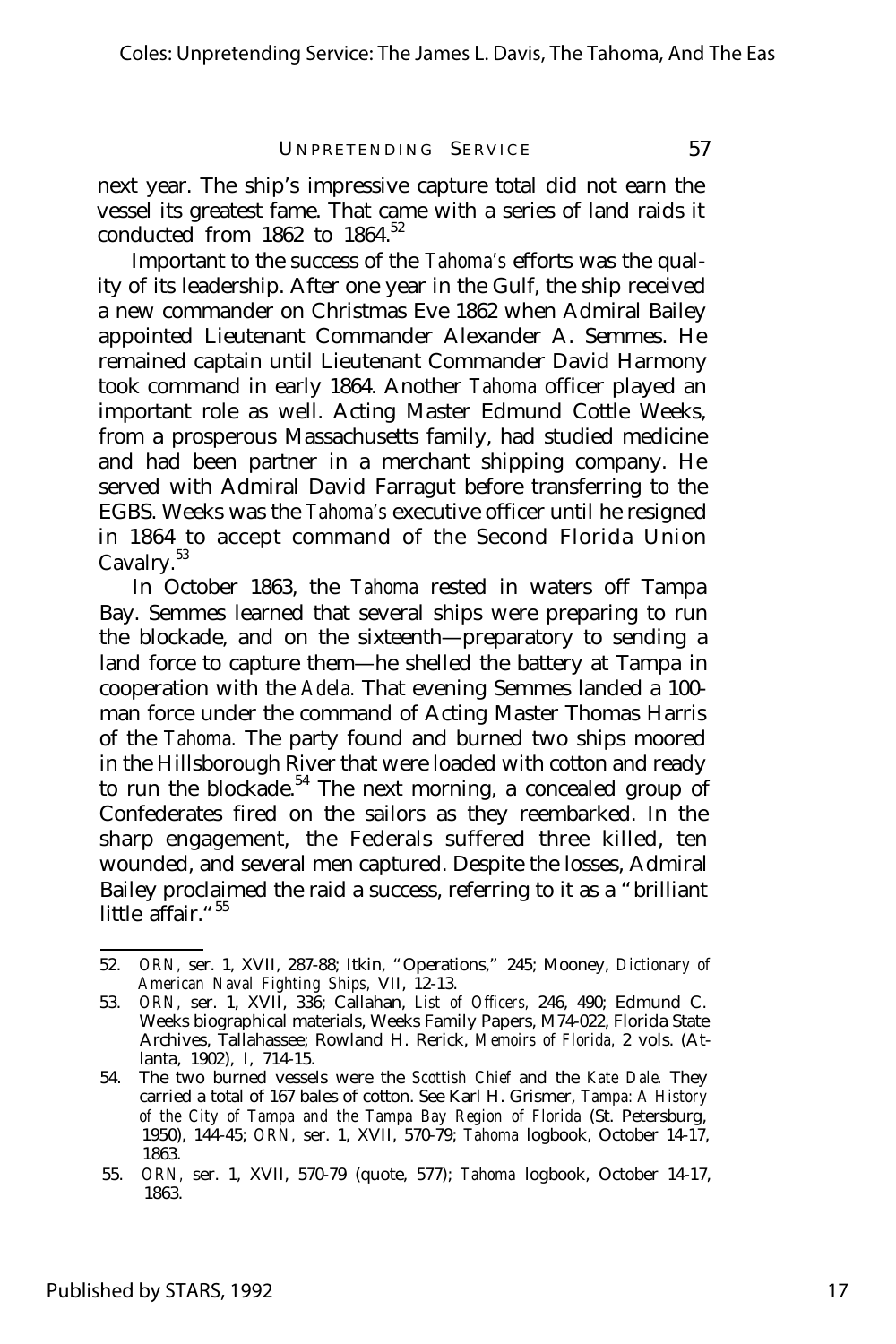In early 1864, the *Tahoma* launched its best known and most productive land raids of the war: a series of attacks on the extensive Confederate salt works in the vicinity of St. Marks. With the assistance of refugees who had escaped to the fleet, Edmund Weeks and Ensign J. Green Koehler led three separate assaults on these works, destroying some 8,000 bushels of salt, 555 salt kettles, 95 large salt boilers, 268 furnaces, and a variety of other materials. The only Union casualty occurred when a refugee shot himself in the leg. "I can not speak in too high terms of Acting Master E. C. Weeks, who commanded the expedition. This officer performed the duty assigned to him with alacrity and cheerfulness . . . [and is] an officer of courage and skill," wrote Commander Harmony in his report of the expeditions.<sup>56</sup>

Since its commissioning and assignment to the Gulf, the *Tahoma* had not undergone significant maintenance or repairs. The ship leaked badly, and by June 1864 its condition had deteriorated further. A diver sent down to examine her hull reported that the vessel's false keel had rotted and her copper sheeting had been stripped "to a considerable extent."<sup>57</sup> As a consequence, Admiral Bailey ordered the vessel to the New York Naval Yard for repairs. The *Tahoma* did not return to the EGBS. While in its service, however, the ship had been one of the squadron's most successful. It captured or assisted in the capture of twelve enemy craft worth almost \$60,000. Only five EGBS ships stopped more blockade-runners, and the *Tahoma* ranked thirteenth in value of seizures. Additionally, coastal raids conducted by the men substantially damaged the Confederate war effort. The vessel also served as an important conduit between the EGBS and various deserter bands operating out of the upper Gulf coast, such as the one led by William Strickland of Taylor County. The deserters provided information on Confederate activities in return for supplies and equipment provided by the navy.<sup>58</sup>

<sup>56.</sup> *ORN,* ser. 1, XVII, 648-52; *Tahoma* logbook, February 13-27, 1864.

Baily to Welles, June 19, 1864, Bailey Papers.

<sup>58.</sup> The *Tahoma's* repairs took eight and one-half months. In April 1865, it was recommissioned for a tour of duty off the northeast coast. The ship was decommissioned in July 1865, but it returned to Gulf service during 1866 and 1867. Its final decommissioning occurred August 27, 1867, and it was sold at auction in New York on October 7. ibid.; *ORN,* ser. 2, I, 219; Mooney, *Dictionary of American Naval Fighting Ships,* VII, 12-13; Itkin, "Operations," 238-45; *Tahoma* logbook, February-March 1864.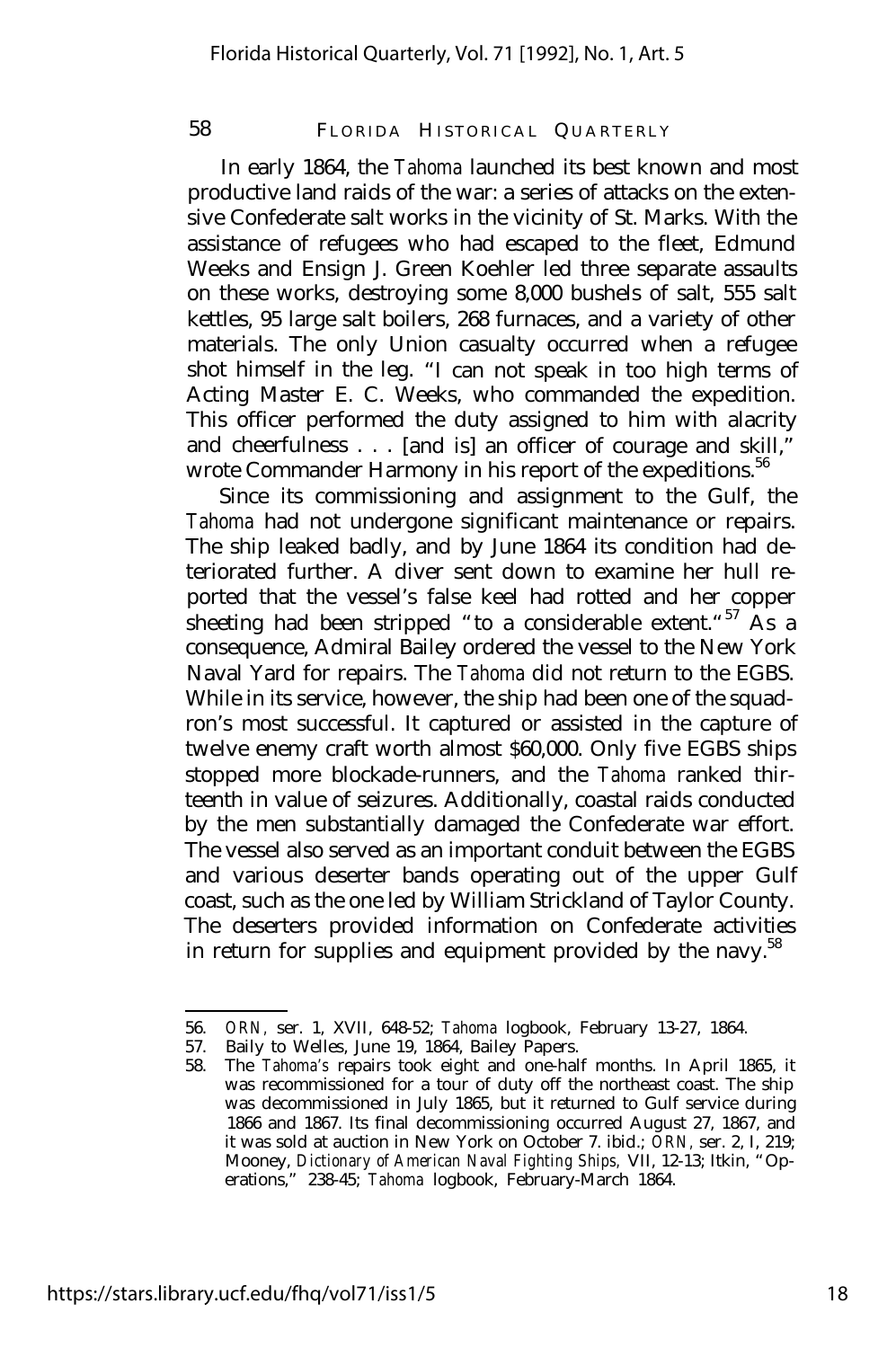Neither the *James L. Davis* nor the *Tahoma* participated in the EGBS's largest naval operation, the early 1865 raid on Newport and St. Marks. Major General John Newton, commander of the District of Key West and the Tortugas, planned the operation, apparently to earn military accolades for his neglected district before the end of the war. Likely, the general would have moved against Tallahassee had his coastal operations proved success- $\tilde{\mathrm{full}}$ .<sup>59</sup>

Fifteen ships of the East Gulf Squadron participated in the expedition to St. Marks, making it the largest assemblage of squadron vessels during the war. Lieutenant Commander William Gibson initially led the naval forces, but on March 2, Commander Robert Shufeldt of the *Proteus* proceeded to St. Marks, assumed command of the naval forces there, and rendered "all the aid and assistance possible to the expedition."<sup>60</sup> The navy's specific responsibilities were to assist in landing the l,000-man force, to proceed up the St. Marks River with a portion of the fleet, and to drive the Confederate defenders from Fort Ward, a small earthwork built on the site of an earlier Spanish fortification, San Marcos de Apalache. The army, meanwhile, was to move overland and capture the town of St. Marks from the rear.<sup>61</sup>

Problems quickly frustrated Newton's plans. Stiffer than expected Confederate resistance and an inability to cross the St. Marks River at Newport forced the Federals to undertake an eight-mile detour to the north. There they hoped to cross the stream at Natural Bridge where the river flows underground for a short distance. In a sharp engagement at the crossover, however, a motley Rebel force repulsed the Yankees on March 6, 1865. The Federals suffered nearly 150 casualties. The naval force had worse luck than the army. The St. Marks River proved far more shallow than anticipated, and even the lightest draft vessels could not ascend it. The *Honduras,* the *Fort Henry,* and the *Britannia* all grounded far short of St. Marks. With no chance

<sup>59.</sup> Robert Bruce Graetz, "Triumph Amid Defeat: The Confederate Victory at Natural Bridge, Florida, March 1865" (senior honors paper, Florida State University, 1986), 26-29; Mark F. Boyd, *The Battle of Natural Bridge* (Tallahassee, n.d.), 1-5; *ORN,* ser. 1, XVII, 812-21; *ORA,* ser. 1, XLIX, pt. 1, 57-70.

<sup>60.</sup> Stribling to Robert Shufeldt, March 2, 1865, Robert W. Shufeldt Papers, Library of Congress, Washington, DC.

<sup>61.</sup> *ORN,* ser. 1, XVII, 812-21; *ORA,* ser. 1, XLIX, pt. 1, 57-70.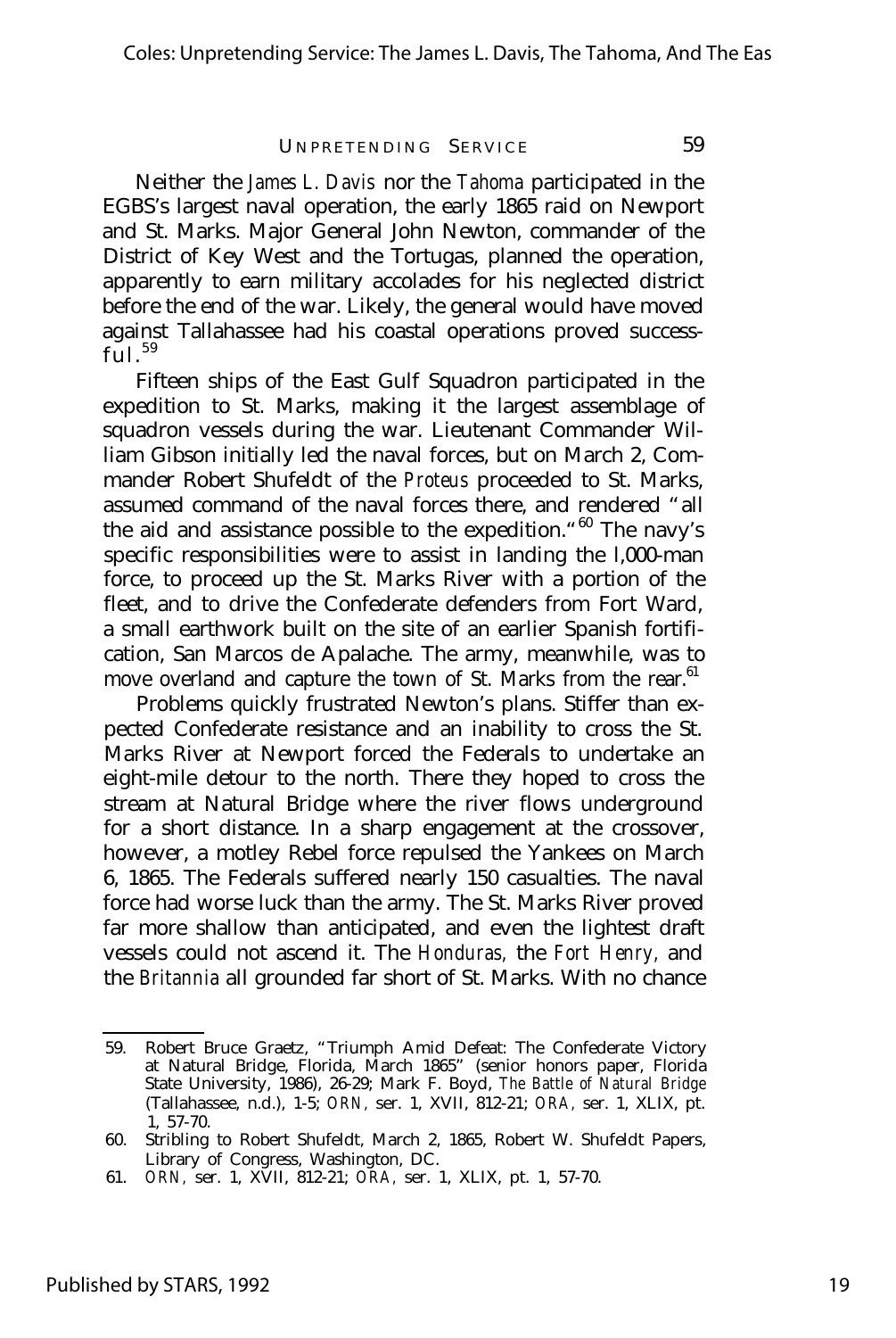of naval support and with his own forces defeated at Natural Bridge, General Newton retired to the St. Marks lighthouse for reembarkation.<sup>62</sup> The expedition's failure was not regretted by all. St. Marks, Commander Shufeldt noted, "so far as the navy is concerned  $\dots$  is not of the slightest importance." $63$ 

The final collapse of the Confederacy began with the surrender of the Army of Northern Virginia on April 9, 1865. Within weeks, Union forces occupied Mobile— the only Confederate port of significance that remained open— and General Joseph E. Johnston capitulated in North Carolina on April 26. As news of these events reached the EGBS, word also came of President Lincoln's assassination. As a display of mourning, all ships in the squadron kept their colors at half mast for a designated period and fired a cannon every half hour for one day. $64$ 

Military activities by the EGBS naturally decreased during this period. Nonetheless, on May 8, 1865, the *Isonomia* captured the *George Douthwaite* off the Warrior River. The bark, inbound from Jamaica, carried a cargo of sugar, rum, wool, ginger, and mahogany. It represented the last of the 283 prizes taken by the squadron during the war.<sup>65</sup> Squadron ships also patrolled vigorously along the coast in hopes of capturing fugitive Confederate officials such as President Davis, Secretary of War John C. Breckenridge, and Secretary of State Judah P. Benjamin. Unfortunately for the EGBS, Breckenridge and Benjamin slipped through the blockade to Cuba while the army in south Georgia captured Davis. $66$  One last alarm was sounded just before the war's end when word arrived that the English-built Confederate ram *Stonewall* had arrived in Havana. This powerful vessel would have represented a serious obstacle to maintaining the blockade.

<sup>62.</sup> *ORN,* ser. 1, XVII, 812-21; Graetz, "Triumph Amid Defeat," 34-63, 69-70.

<sup>63.</sup> Shufeldt to Stribling, March 7, 9, 1865, Shufeldt Papers. Six EGBS sailors received the Medal of Honor for service during the St. Marks expedition, apparently the only such awards given during the course of the war to members of the squadron. See *The Congressional Medal of Honor: The Names, The Deeds* (Forest Ranch, CA, 1984), 831, 840, 883, 885, 900, 912.

<sup>64.</sup> General Order #19, April 26, 1865, Orders and Circulars, EGBS.

<sup>65.</sup> *ORN,* ser. 1, XVII, 842-43.

<sup>66.</sup> Ibid., 835, 838, 841. A, J. Hanna, *Flight Into Oblivion* (Richmond, 1938; reprint ed., Bloomington, IN, 1959), details the escape of Confederate officials through Florida. See also James C. Clark, *Last Train South: The Flight of the Confederate Government from Richmond* (Jefferson, NC, 1984).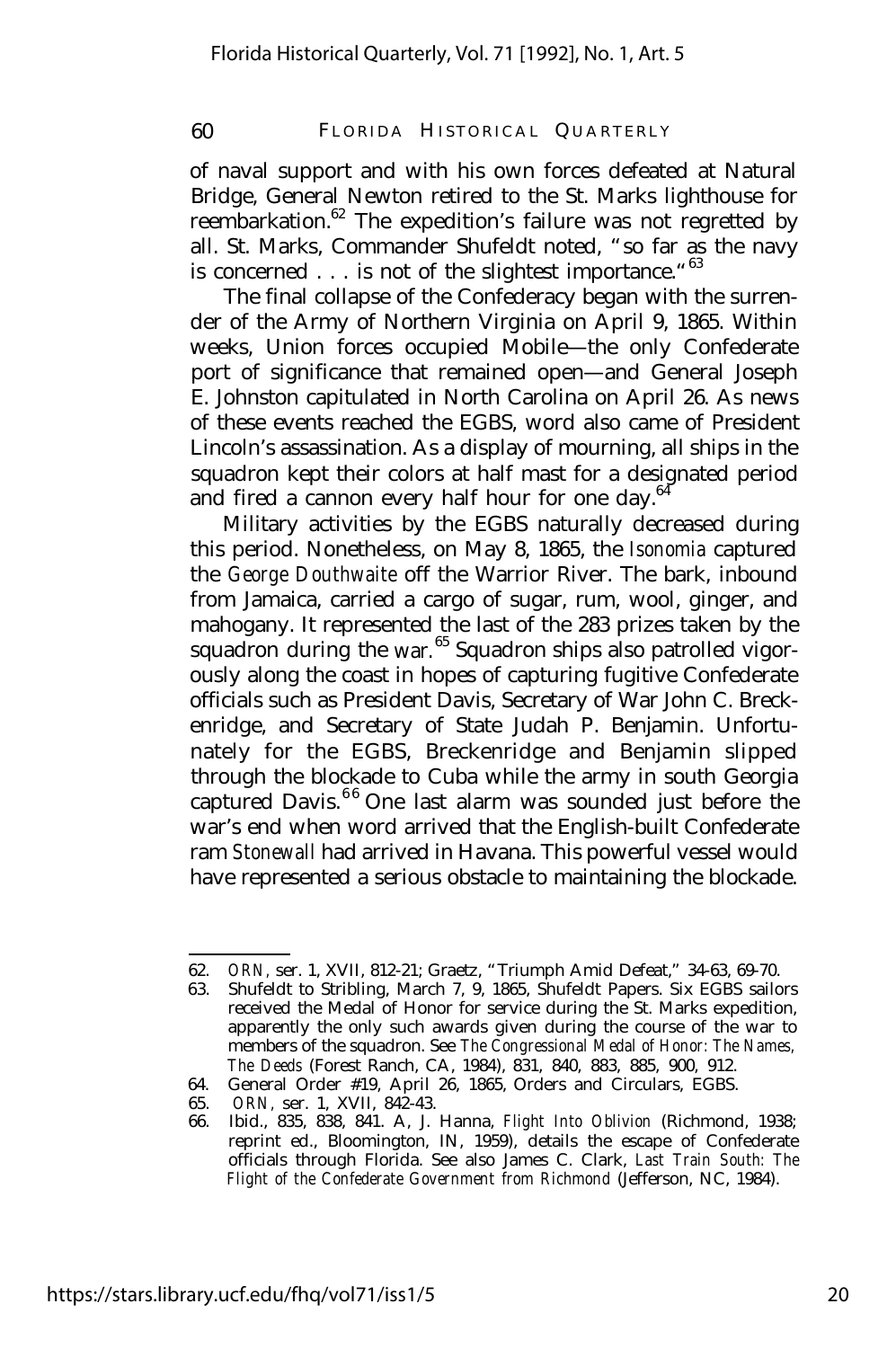Fortunately, the ship surrendered in May to Spanish authorities.<sup>67</sup>

With the cessation of hostilities, the Navy Department swiftly demobilized a large portion of its wartime forces. On May 20, Secretary Welles ordered the EGBS reduced to fifteen vessels. Volunteer officers desired discharges, and sailors with little time left on their enlistments went north with the surplus ships. Eleven days later, Acting Secretary Gustavus Fox directed further reductions in the fleet and notified Stribling to "economize in the use of coal and give directions to all vessels to keep steam down, except in an emergency." He also changed the squadron's official name from the East Gulf Blockading Squadron to simply the East Gulf Squadron.<sup>68</sup>

In an effort to improve relations between conquered Southerners and the occupying Federal military, Admiral Stribling called on June 3, 1865, for naval personnel to make every effort to "induce the inhabitants of the country to resume their former peaceful pursuits." He continued, "To this end it is necessary that the greatest kindness and forbearance should be shown them, and any assistance rendered, not inconsistent with public duty." The admiral added that squadron personnel were "strictly enjoined to do nothing calculated to irritate or wound the feelings of the people recently in rebellion . . . and to cultivate amicable and friendly relations with the inhabitants. "<sup>69</sup>

Admiral Stribling previously had asked for a discharge from command of the EGBS for health reasons. He received an order from Welles on June 17, 1865, directing him to turn over command of the squadron to Acting Rear Admiral Henry K. Thatcher. Thatcher took command of the newly organized Gulf Squadron consisting of the remaining ships of the East Gulf, West Gulf, and Mississippi squadrons. The East Gulf Blockading Squadron was set for dissolution. Stribling departed Key West on July 5, but before he left he issued a final, congratulatory order to his officers and men. "If the service you have [been] employed upon has been barren of great actions," he wrote, "you may rest satisfied that it has not been without influence in putting down the rebellion. Never was a coast of such extent

<sup>67.</sup> *ORN,* ser 1, XVII, 841, 845-51.

<sup>68.</sup> Ibid., 851, 854-55.

<sup>69.</sup> Unnumbered circular, June 3, 1865, Orders and Circulars, EGBS.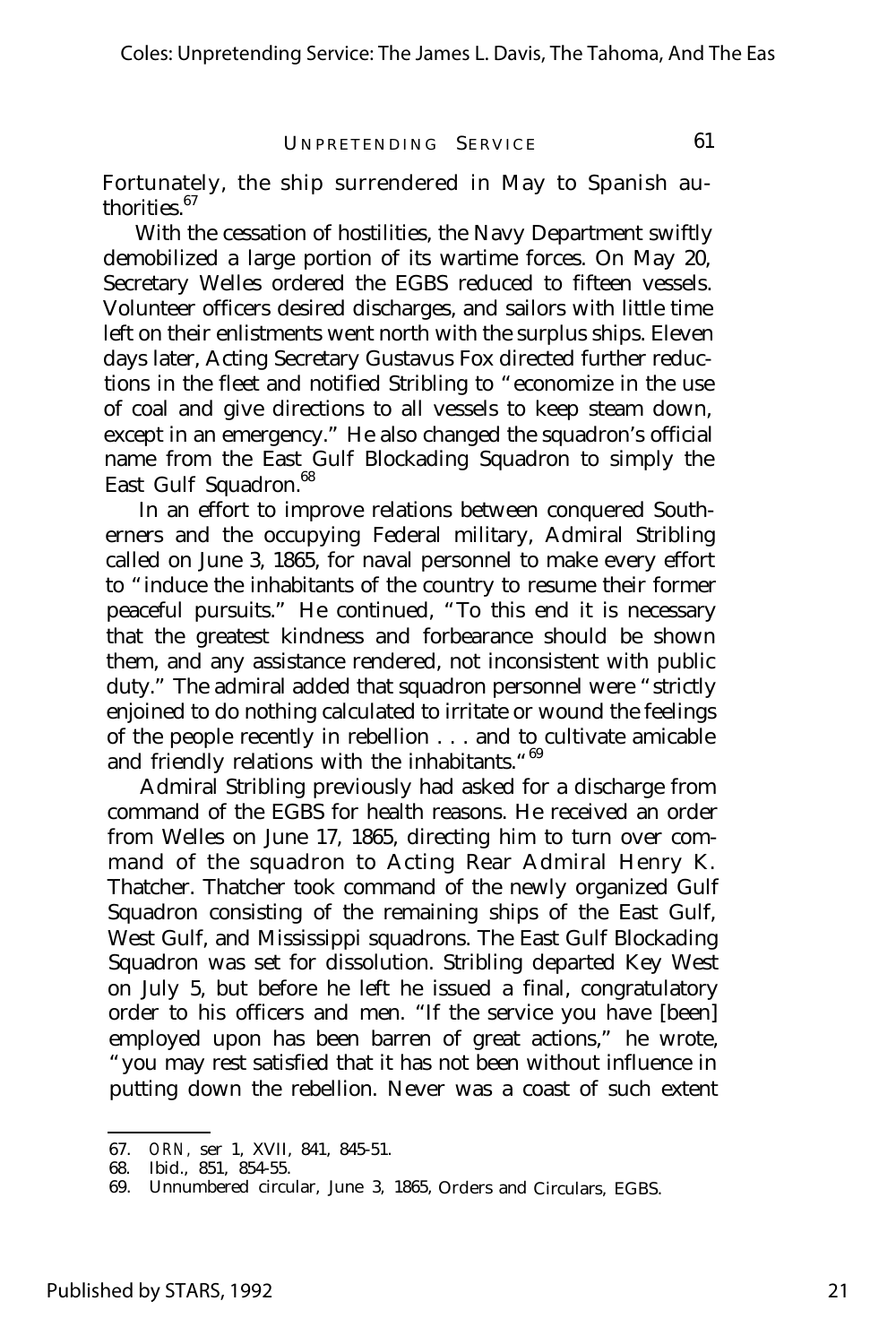more successfully blockaded than the coast of Florida. For such service, though unpretending, the country will not be unmindful, or neglect those who have toiled and watched in out-of-the-way places in the performance of duty."<sup>70</sup>

As Stribling stated, the EGBS compiled a distinguished record of service. The extensive salt industry along Florida's Gulf coast fell victim to continuous raids by naval forces. East Gulf ships provided a sanctuary for hundreds, if not thousands, of white and black refugees. The refugees repaid this generosity by serving aboard squadron ships as well as in the ranks of the Second Florida Union Cavalry or in quasi-military guerrilla groups along the coast. These loyalist units helped project Federal military power into the Florida interior. Additionally, the EGBS captured or destroyed 283 Confederate blockade-runners valued at more than  $$7,000,000$ .<sup>71</sup> The unpretending service of the East Gulf Blockading Squadron and of ships such as the *James L. Davis* and the *Tahoma* clearly had "not been without influence in putting down the rebellion." $72$ 

<sup>70.</sup> Unnumbered general order, June 29, 1865, Orders and Circulars, EGBS; *ORN,* ser. 1, XVII, 860.

<sup>71.</sup> Itkin, "Operations," 190-99. Itkin's work includes valuable information on inbound and outbound cargoes of captured blockade-runners as well as statistics documenting the ships and cargoes captured by each vessel in the EGBS. Salt was the most common inbound cargo, and cotton was the most common export.

<sup>72.</sup> Unnumbered general order, June 29, 1865, Orders and Circulars, EGBS.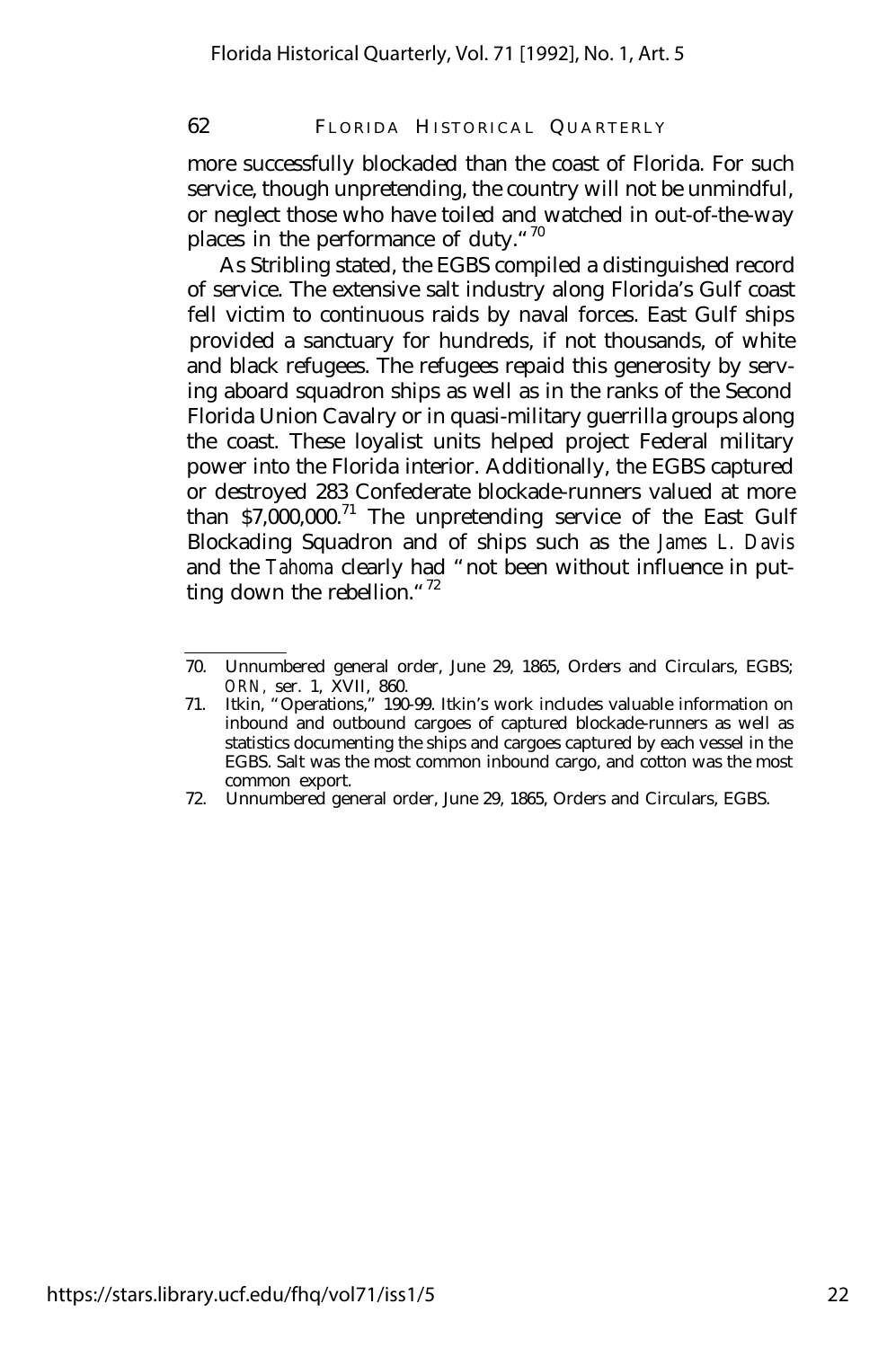# **EAST FLORIDA PAPERS, 1784- 182 1**

#### *by* SHERRY JOHNSON

**I N** 1821, as a result of the Adams-Onís Treaty negotiated in 1819, the province of East Florida was ceded from Spain to the United States. On November 5, 1821, during the transfer proceedings in St. Augustine, North American representatives certified that they had received a series of documents, a transaction that was affirmed by Spanish royal notary Juan de Entralgo.<sup>1</sup> In doing so, United States commissioners acquired the official archives relating to the Spanish administration in East Florida from 1784 to 1821, a time designated by historians as the Second Spanish Period.<sup>2</sup> Collectively, these documents have come to be known as the East Florida Papers.

Presently, the original copies of the East Florida Papers are located in the Manuscript Division of the Library of Congress, but their journey from Florida took a long and circuitous route. As a representative of the Spanish government, Entralgo surrendered under duress the archival records entrusted to him. United States representatives, on the orders of acting governor Andrew Jackson and with help from American troops, seized five boxes of papers from Entralgo by breaking down the doors to the notary's office.<sup>3</sup> The commissioners behaved in a similar manner at the St. Augustine residence of Governor José M. Coppinger where they broke into his office and seized an additional six

Sherry Johnson is a doctoral candidate at the University of Florida. Research funding for this article was provided by the Institute for Early Contact Period Studies, University of Florida.

<sup>1.</sup> Papers on the Transfer of the Archives to the United States, November 5, 1821, bundle 488, East Florida Papers, Manuscript Division, Library of Congress (hereafter cited as EFP with appropriate bundle number). The original documents were consulted for this research, but microfilm copies of the East Florida Papers are available in the P. K. Yonge Library of Florida History, University of Florida, Gainesville.

<sup>2.</sup> The collection of documents contains some materials dated prior to the Second Spanish Period such as wills from the 1760s or copies of royal decrees previously issued.

<sup>3.</sup> Irene A. Wright, "The Odyssey of the Spanish Archives of Florida," *Hispanic American Essays: A Memorial to James Alexander Robertson,* A. Curtis Wilgus, ed. (Chapel Hill, 1942), 176.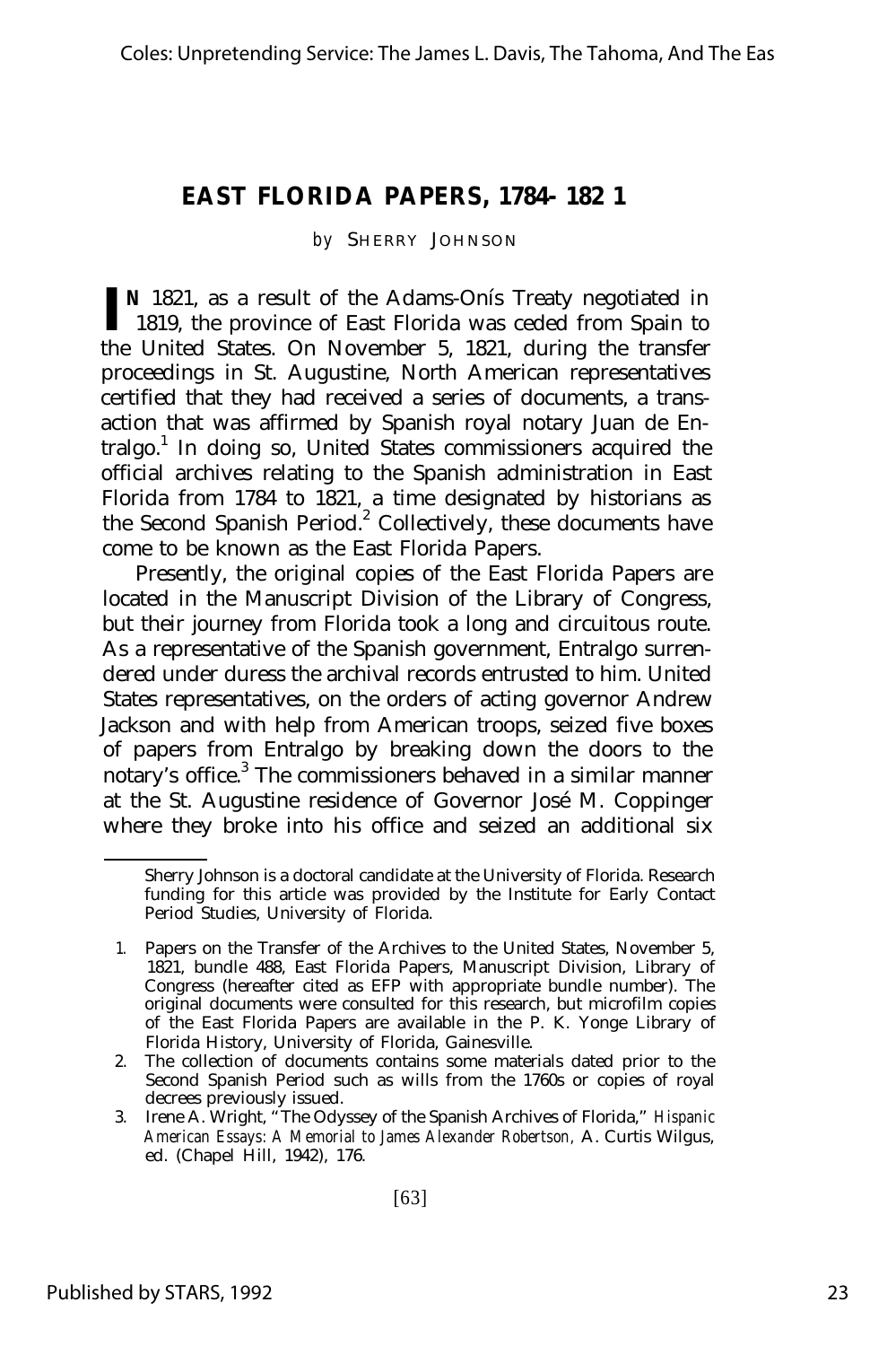boxes of documents.<sup>4</sup> The United States representatives' actions perhaps were justified as they believed that Spanish officials intended to remove important documentation to Cuba. This would have deprived the United States and the territory of Florida of property rightfully theirs according to the terms of the cession treaty.<sup>5</sup> The commissioners desired the archives in order to determine the validity of extant property claims and to facilitate future sales of unsurveyed land. Accordingly, when the archives were seized, records of property transactions were of primary concern to the United States commissioners.

Once the Spanish archives passed into possession of the United States, the American authorities apparently lost their enthusiasm for protecting the integrity of the documents. By the summer of 1822, Governor William P. DuVal, writing to Secretary of State John Quincy Adams, reported that the archives were being "very negligently kept."<sup>6</sup> Hoping to forestall incidents of fraud, theft, forgery, substitutions, and alterations, the territorial legislature in August 1822 created an office of the keeper of public archives.<sup>7</sup> Three years later, Florida's Land Claims Commission succeeded in bringing the need for safeguarding the Spanish archives to the attention of Congress, which established two custodial positions to be headed by appointed keepers of the public archives, one in St. Augustine and the other in Pensacola. William Reynolds was appointed as keeper for East Florida, but he was soon succeeded on January 2, 1829, by his associate, Antonio Alvarez. A native son and former secretary to Governor Coppinger, Alvarez performed this task for over twenty years, during which time the former Spanish archives some 64,299 documents— remained in St. Augustine under his care<sup>8</sup>

In 1848, three years after Florida had been admitted to the Union, Congress mandated that all public archives must be deposited in an office officially designated by the president under the care of a surveyor general. Consequently, President James

<sup>4.</sup> Ibid.; L. David Norris, "The Squeeze: Spain Cedes Florida to the United States," *El Escribano* 25 (1988), 132.

<sup>5.</sup> Norris, "The Squeeze," 128-33; Wright, "Odyssey of the Spanish Archives," 176.

<sup>6.</sup> Wright, "Odyssey of the Spanish Archives," 177.

<sup>7.</sup> Ibid.

<sup>8.</sup> Ibid., 178-83.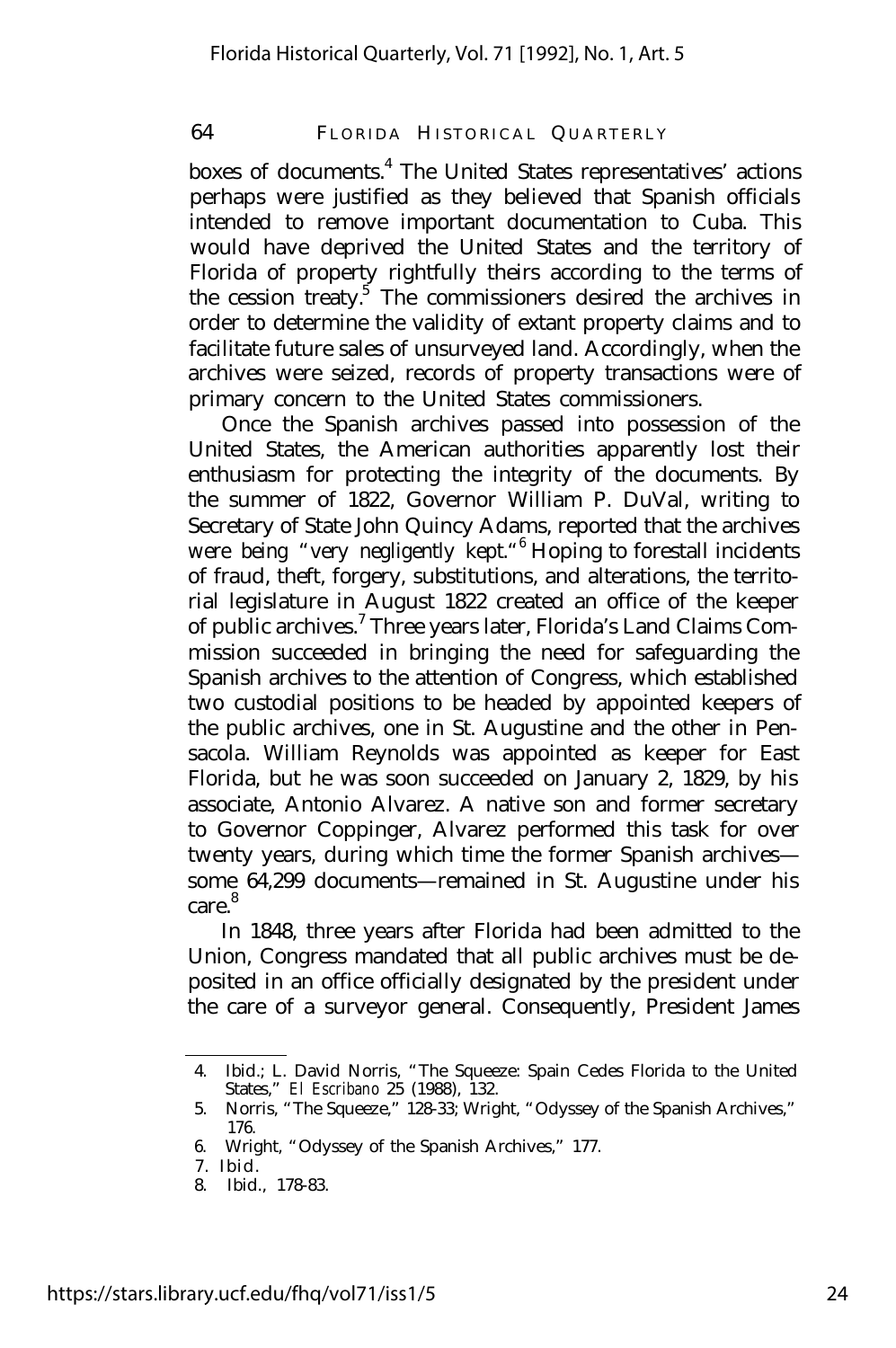#### EAST FLORIDA PAPERS 65

K. Polk authorized in October 1848 the transfer of the archives in Alvarez's care to the office of surveyor general in St. Augustine. At that time, Alvarez sought to surrender his responsibility to the appointed surveyor general, Robert T. Butler, who refused to accept the documentation in "bundles undefined. "<sup>9</sup> Less than a year later, a new appointee, Benjamin Putnam, did accept the guardianship of the papers. On Putnam's recommendation and because of his years of exemplary service, Alvarez was retained as clerk and custodian of records, and the Spanish documents remained in the courthouse in St. Augustine. In 1857, a schedule of documents that had been prepared by Alvarez as part of the transfer in 1849 was sent to Tallahassee, presumably as a preliminary measure to yet another proposed relocation of the entire collection. The removal to Tallahassee never occurred because of the onset of the Civil War, but the Spanish archives now became the property of the state of Florida under the care of the clerk of the circuit court in St. Augustine. In 1861, Federal forces occupied the city, but the significance of the records was respected by occupation troops. Shortly after the war's end, in 1867, the papers became the responsibility of the United States attorney for the northern district of Florida.<sup>10</sup>

An inspection conducted in 1867 at the instigation of the General Land Office, Department of the Interior, sought to determine the location and the condition of records pertaining to land transfers. At that time, the General Land Office decided that the Spanish archives should remain in St. Augustine temporarily in the custody of the district attorney. In 1869, when the office of surveyor general was moved to Tallahassee from St. Augustine, Marcellus L. Stearns, the surveyor general, also transferred the archives to the capital. The documents remained in Tallahassee for another thirty-five years. A procurement act passed by Congress in 1903 authorized that the Library of Congress should receive documentation pertaining to local matters for future safekeeping.<sup>11</sup> Accordingly, the papers were transferred to Washington where they were examined, cleaned, and catalogued under the direction of librarian Mabel M. Manning.<sup>12</sup>

<sup>9.</sup> Ibid., 185.

<sup>10.</sup> Ibid., 185-90.

<sup>11.</sup> Ibid., 195-201.

<sup>12.</sup> Mabel M. Manning, "The East Florida Papers," *Hispanic American Historical Review* 10 (August 1930), 392-97.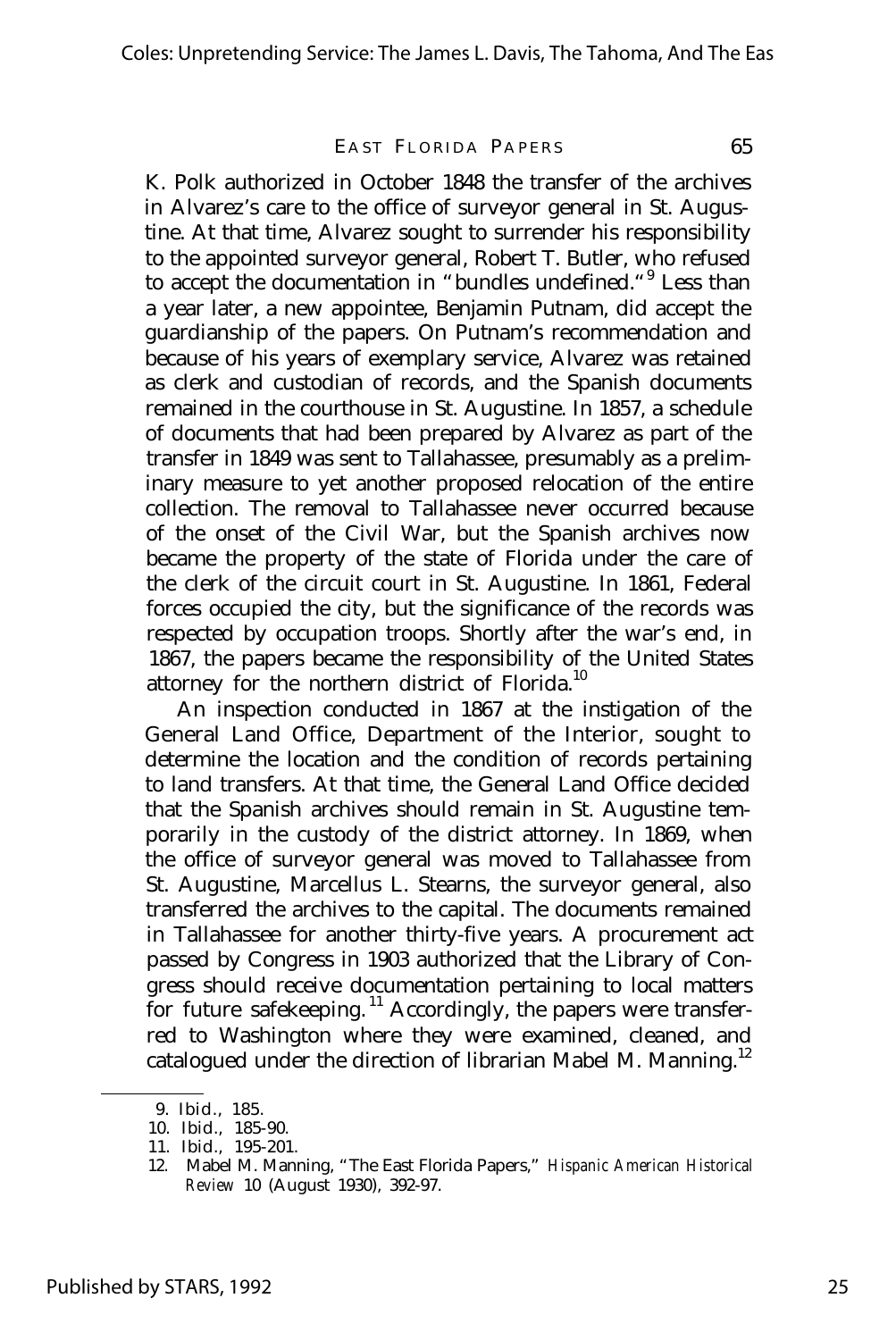In succeeding years, many of the documents in poor condition particularly records relating to property transfers (Escrituras) were laminated and bound into volumes thus preserving the fragile and precious contents for future scholars.<sup>13</sup>

In 1965, the St. Augustine Foundation and the University of Florida in cooperation with the Library of Congress commissioned a microfilming project under the direction of Michael V. Gannon.<sup>14</sup> With completion of the project, the nearly  $65,000$ documents became readily available to scholars and researchers. A quarter century later, in 1991, the Institute for Early Contact Period Studies at the University of Florida, also under the direction of Professor Gannon, sponsored a research visit to investigate the condition of the original documents. While portions of the Library of Congress collections had suffered from previous depredations and years of neglect in the nineteenth century, many portions of the collection are still legible, and other sections remain in excellent condition.<sup>15</sup>

By the twentieth century, the political orientation of the East Florida Papers— and particularly the correspondence of the Spanish governors— was recognized as a valuable asset by historians interested in utilizing primary materials to understand Florida's past. From these sources, many works on Florida's political and military history have been written by American and Spanish scholars such as Joseph B. Lockey, Helen Hornbeck Tanner, Janice Borton Miller, and Juan Marchena Fernández. These works provide the foundation for many subsequent studies. <sup>16</sup> Archaeological research and preservation efforts of the Historic St. Augustine Preservation Board and the National Park

<sup>13.</sup> Sherry Johnson, "Report on Archival Investigations in the Original East Florida Papers in the Library of Congress, November 1991" (typescript), Institute for Early Contact Period Studies, University of Florida, Gainesville.

<sup>14.</sup> Michael V. Gannon to Gerard W. Gawalt, October 28, 1991, copy in author's possession; Gannon to author, October 28, 1991.

<sup>15.</sup> Johnson, "Report on Archival Investigations," 7.

<sup>16.</sup> Joseph B. Lockey, *East Florida, 1783-1785: A File of Documents Assembled, and Many of Them Translated* (Berkeley, 1949); Helen Hornbeck Tanner, *Zéspedes in East Florida, 1784-1790* (Coral Gables, 1963); Juan Marchena Fernández, "St. Augustine's Military Society," Luis Rafael Arana, trans., *El Escribano* 14 (1985), 43-77; Janice Borton Miller, *Juan Nepomuceno de Quesada, Governor of Spanish East Florida, 1790-1795* (Washington, DC, 1981). Rembert W. Patrick, *Florida Fiasco: Rampant Rebels on the Georgia-Florida Border, 1810-1815* (Athens, 1954), did not utilize the East Florida Papers as a primary source.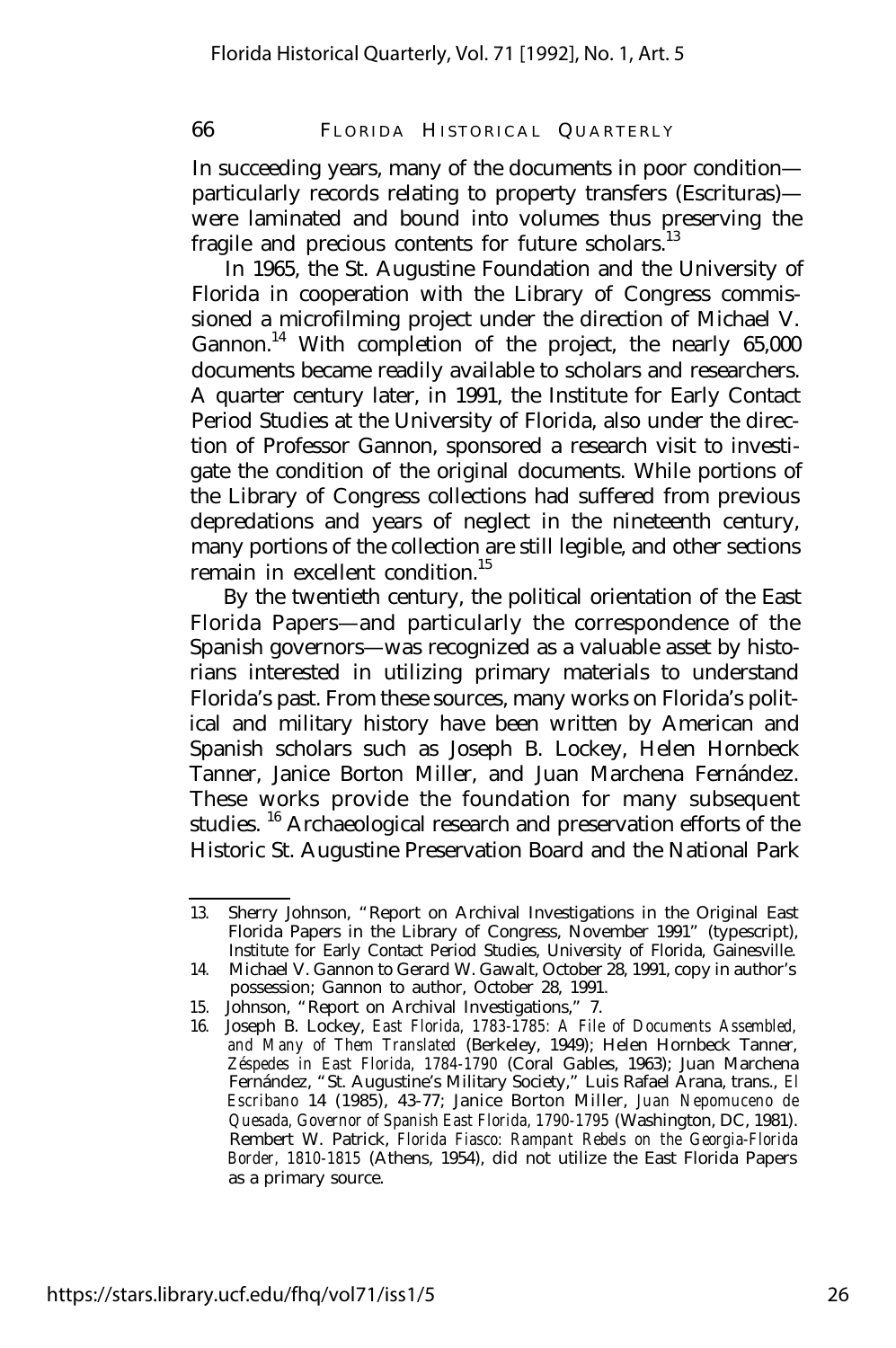## EAST FLORIDA PAPERS 67

Service rely on the material in the East Florida Papers.<sup>17</sup> In recent years, the emphasis on institutional, political, and military history has been eclipsed by scholarship with social and economic emphases, much of which has been published in the *Florida Historical Quarterly.* The East Florida Papers lend themselves well to such studies. Shipping records illuminate trade networks that existed between St. Augustine, Fernandina, Havana, Charleston, and New York.<sup>18</sup> A recent revisionist study of the situado (subsidy), which provided government salaries and monies for the upkeep of the garrison, has determined that until 1808, military revenues arrived with regularity.<sup>19</sup> Jane G. Landers's examination of the black community in St. Augustine is an important contribution to an understanding of the little-known world of the inarticulate classes.<sup>20</sup> From the wealth of documentation in the East Florida Papers, new works continue to appear that add to the historical knowledge of life in the Second Spanish Period.

The East Florida Papers, while an important and valuable resource for scholars, is not without its flaws. Over the years, researchers have remarked about incomplete or fragmentary documentation within series of bundles (legajos) or within indi-

<sup>17.</sup> The Probate Records (bundles 301 p5-19, reels 134-45, EFP); the Escrituras (bundles 361-80, reels 167-73, EFP); and the Book of Mortgages, 1784-1821 (bundle 407, reel 174, EFP) provide background information regarding the type of activity, structure, and the inhabitants of many of St. Augustine's historic sites. Susan R. Parker, research historian, Historic St. Augustine Preservation Board, to author, April 29, 1992. See also James Cusick, "Class and Ethnicity in Late Colonial St. Augustine," paper presented at the meeting of Society for Historical Archeology, January 1992, Kingston, Jamaica, and at the Southern Anthropological Society meeting, April 1992, St. Augustine; Luis R. Arana, "Construction of the Castillo de San Marcos, 1784- 1821," *El Escribano* 25 (1988), 136-45.

<sup>18.</sup> James Cusick, "Across the Border: Commodity Flow and Merchants in Spanish St. Augustine," *Florida Historical Quarterly* 69 (January 1991), 277- 99; Christopher Ward, "The Commerce of East Florida during the Embargo, 1806-1812: The Role of Amelia Island," *Florida Historical Quarterly* 68 (October 1989), 160-79; William S. Coker and Thomas B. Watson, *Indian Traders of the Southeastern Spanish Borderlands: Panton, Leslie & Company and John Forbes & Company, 1783-1847* (Pensacola, 1986); Pablo Tornero Tinajero, *Relaciones de dependencia entre Florida y Estados Unidos* (Seville, 1978).

<sup>19.</sup> Ligia Castillo-Bermúdez, "The Situado: A Study in the Dynamics of East Florida's Economy during the Second Spanish Period, 1785-1812" (master's thesis, University of Florida, 1989).

<sup>20.</sup> Jane G. Landers, *African American Life in Colonial Spanish Florida* (Urbana, IL, forthcoming); Landers, "Black Society in Spanish St. Augustine, 1784- 1821" (Ph.D. dissertation, University of Florida, 1988).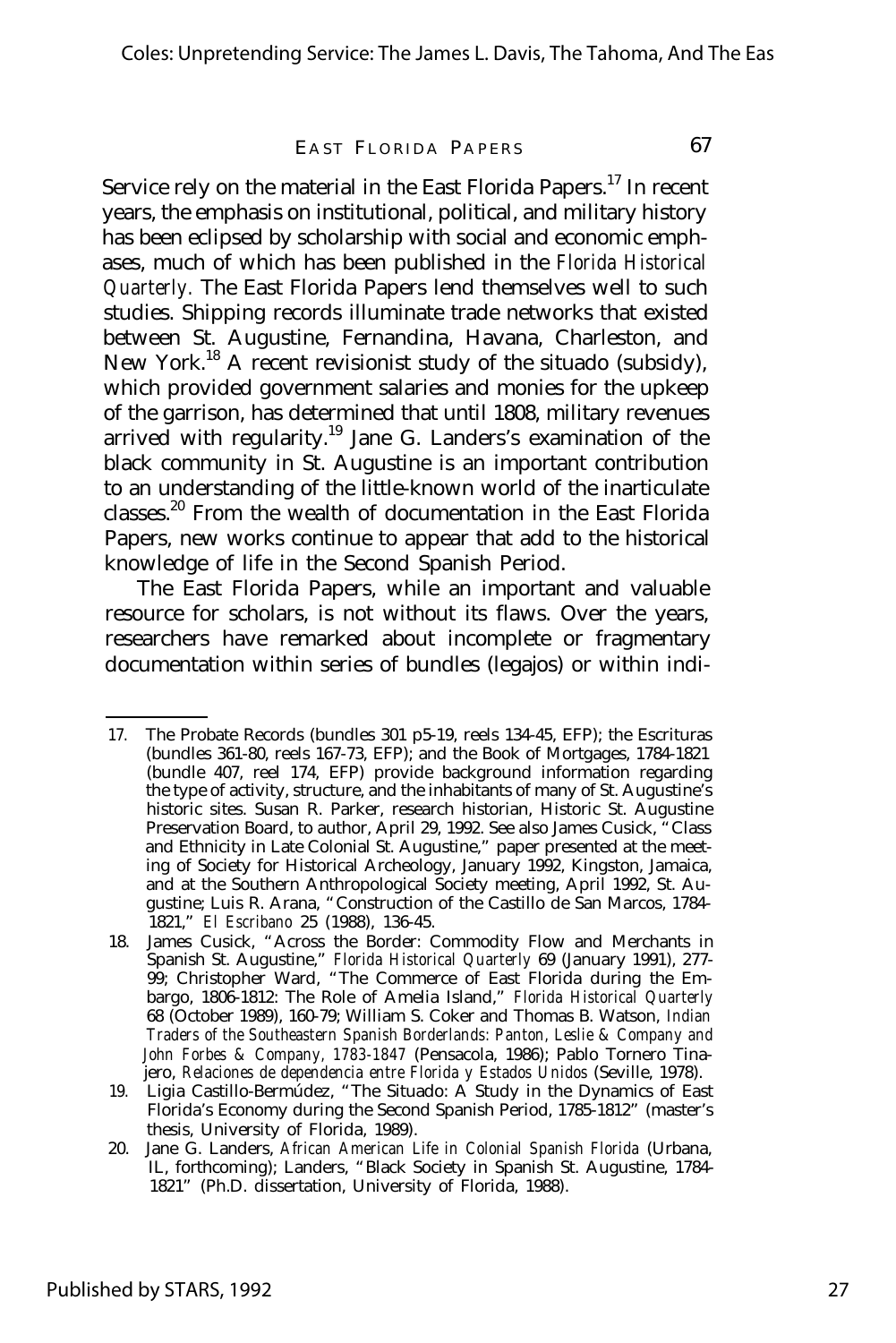vidual bundles themselves— omissions that often were considerable. Of particular concern was the series of Notarized Instruments or Property Conveyances, the Escrituras (bundles 361-80). Two bundles from the original holdings of the Escrituras (370, 377) containing four years of documents (1795-1796, 1809-1810) are missing, although at one time the collection of Escrituras was complete and in United States possession.<sup>21</sup> These records were part of the collection that American representatives certified having received from Juan de Entralgo in 1821. Included within this documentation were bundles for 1795-1796 and for 1809-  $1810<sup>22</sup>$  During the ensuing years, however, these two bundles apparently were lost as bundles 370 and 377 currently are not part of the Library of Congress collection. Gaps in the numerical sequence of the collection-bundles 381-84, 386-406, 413-87 are a few examples of missing legajos— suggest similar discrepancies, a process that Irene A. Wright diplomatically attributes to "attrition." 23

The spiriting away of documents may not have been the exclusive province of North Americans, however. An examination of the Matrimonial Licenses (bundle 298R9) demonstrated that perhaps half of the documents are missing. This series ends abruptly without explanation with entries for May 1803, which suggests that the surviving bundle was the first of two or more bundles of marriage petitions required by law after  $1778.<sup>24</sup>$  None of the missing documentation is held by the Library of Congress, and no evidence of these materials ever having been transferred to United States possession can be established, though similar registrations continued in Cuba throughout the nineteenth century.<sup>25</sup> Perhaps Governor Coppinger was successful in removing to Cuba some of the documentation he was charged with guard-

<sup>21.</sup> Notarized Instruments, bundles 361-80, EFP.

<sup>22.</sup> Papers on the Transfer of the Archives to the United States, November 5, 1821, bundle 488, EFP.

<sup>23.</sup> Johnson, "Report on Archival Investigations," 4-5; Wright, "Odyssey of the Spanish Archives," 200.

<sup>24.</sup> Richard Konetzke, ed., *Colección de documentos para la história de la formación social de Hispanoamérica, 1493-1810,* 3 vols. (Madrid, 1953-1962), III, 401, 406-13, 438-42. For Cuba, see Verena Martínez-Alier, *Marriage, Class, and Colour in Nineteenth-Century Cuba: A Study of Racial Attitudes and Sexual Values in a Slave Society* (Cambridge, 1974), 30-31, 96-99.

<sup>25.</sup> Johnson, "Report on Archival Investigations," 6-7.